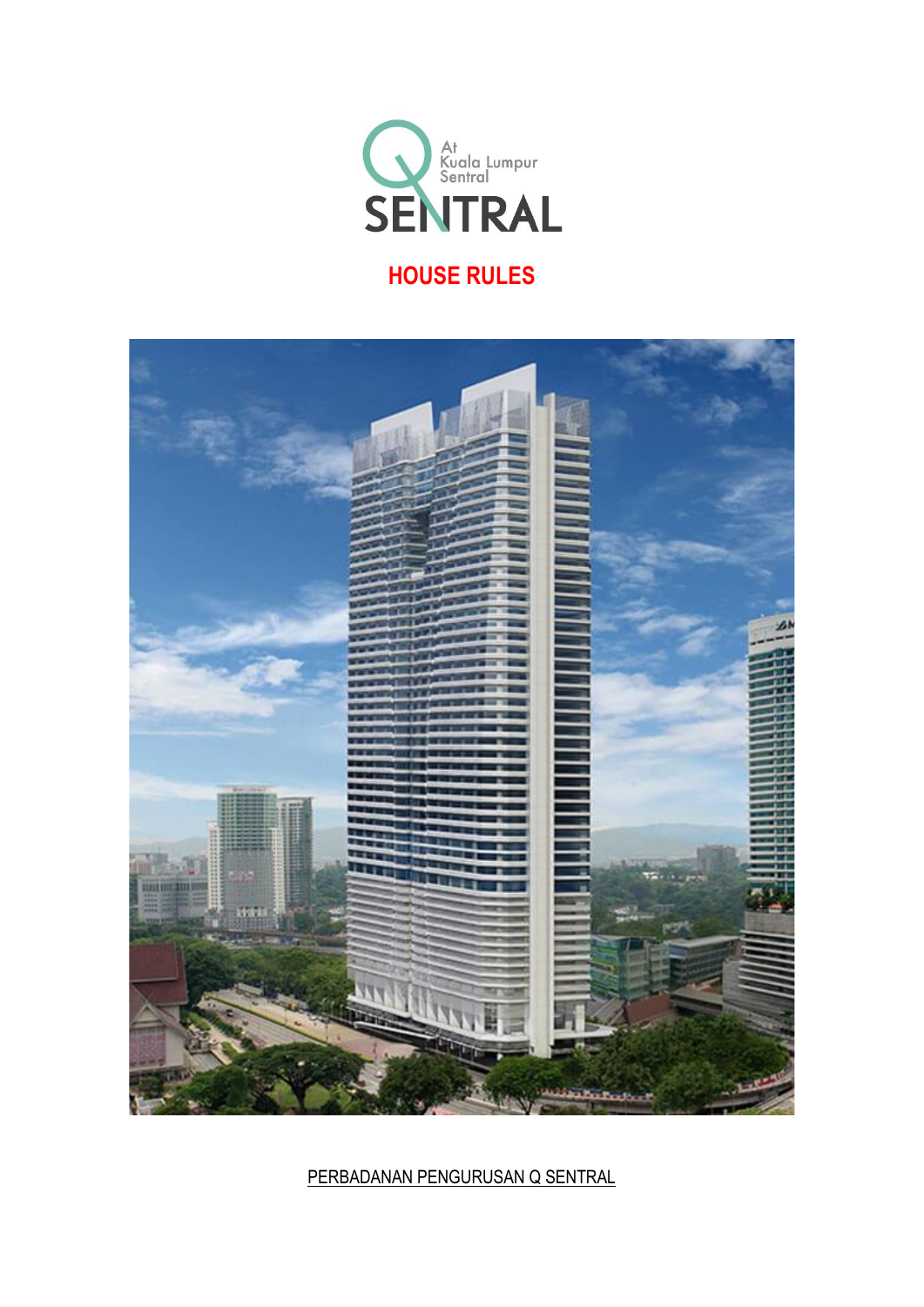

# **TABLE OF CONTENTS**

| <b>NO</b> | <b>SUBJECT</b>                                                                 | <b>PAGE NO</b>   |
|-----------|--------------------------------------------------------------------------------|------------------|
| 1.        | <b>INTRODUCTION</b>                                                            | 4                |
| 2.        | <b>BUILDING MANAGEMENT</b>                                                     | $\overline{4}$   |
|           | <b>PARCEL</b>                                                                  | 4                |
|           | a) Purpose                                                                     | 4                |
|           | b) Further Restrictions on Use of Parcel                                       | 4                |
|           | c) Awning, Shades etc                                                          | 5                |
|           | d) Structural Changes                                                          | 5                |
|           | e) Antennae and Flagpoles                                                      | $6\phantom{a}$   |
|           | f) Rubbish                                                                     | $\boldsymbol{6}$ |
|           | g) Refuse Disposal                                                             | $6\phantom{a}$   |
|           | h) Construction and Demolition Waste Management                                | 6                |
|           | i) Advertisements etc                                                          | $6\phantom{a}$   |
|           | j) Hanging of Clothes                                                          | $\overline{7}$   |
|           | k) Pets                                                                        | 7                |
|           | I) Obstruction of Public Area (including misuse for fabricating materials etc) | 7                |
|           | m) Nuisance                                                                    | $\overline{7}$   |
|           | n) Canvassing and peddling                                                     | $\overline{7}$   |
|           | o) Articles Thrown from Balcony (if any)                                       | 7                |
|           | p) Insurance                                                                   | 8                |
|           | q) No Heavy Loads                                                              | 8                |
|           | r) Compliance with the Law                                                     | 8                |
|           | s) Keep Clean / Pest Control                                                   | 9                |
| 3.        | t) Keep Good Repair                                                            | 9                |
|           | u) Not to Affix Machinery Without Consent of MC and/or Manager                 | 9                |
|           | v) Façade                                                                      | $\boldsymbol{9}$ |
|           | w) Access and Operating Hours                                                  | 9                |
|           | x) Car Parks                                                                   | 9                |
|           | y) Loading and Unloading                                                       | 12               |
|           | z) Security and Fire Alarms                                                    | 13               |
|           | aa) Fire Drills                                                                | 13               |
|           | bb) Fire Safety Inspection                                                     | 14               |
|           | cc) Elevators                                                                  | 14               |
|           | dd) Air-Conditioning and Ventilation                                           | 14               |
|           | ee) Notices of Accidents or Defects                                            | 15               |
|           | ff) Accumulation of Dirt / Rubbish / Debris                                    | 15               |
|           | gg) Removal of Furniture                                                       | 15               |
|           | hh) Security Rules                                                             | 15               |
|           | ii) Use of Common Property                                                     | 16               |
|           | ii) Damage of Common Property                                                  | 16               |
|           | kk) Lion Dance Performance                                                     | 18               |
|           | II) Installation of Telecommunication Wiring / Cables from MDF / SDF Room or   | 18               |
|           | <b>Inter-Floors Connection</b>                                                 | 18               |
| 4.        | <b>RENOVATIONS / REMOVALS</b>                                                  | 18               |
| 5.        | <b>FOOD OPERATOR</b>                                                           | 23               |
| 6.        | <b>HOT WORK PROCEDURE</b>                                                      | 27               |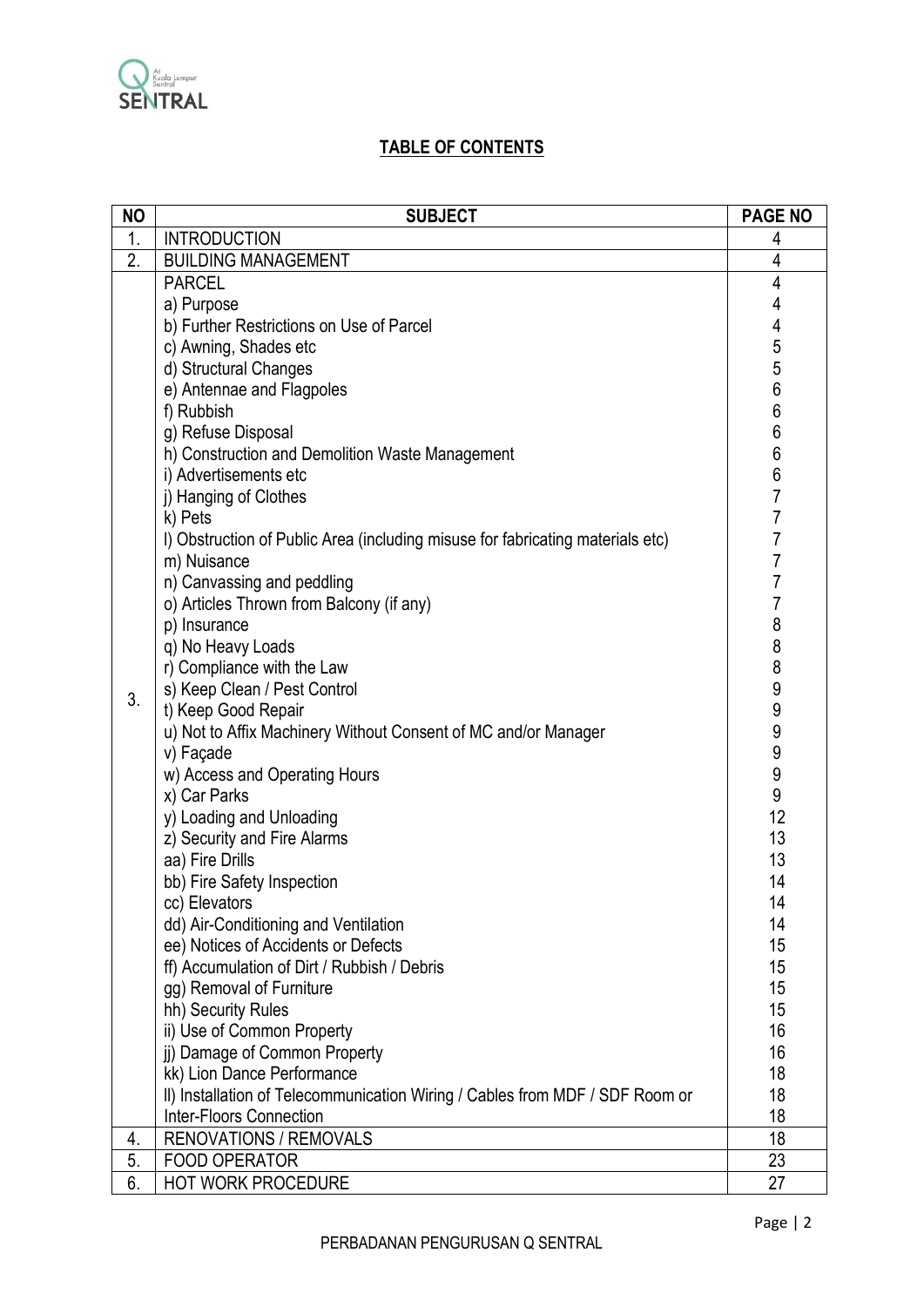

| COMPLIANCE TO MSC STATUS BUILDING         | 29 |
|-------------------------------------------|----|
| <b>VARIATION OF TERMS</b>                 | 29 |
| RENOVATION APPLICATION FORMS              | 30 |
| NON-COMPLIANCE TO HOUSE RULES (NCHR) FORM | 35 |

## **MAILING DETAILS**

For further information kindly contact us, as per details below:

PERBADANAN PENGURUSAN Q SENTRAL

| Address | : Management Office, Level M1, Q Sentral, 2A Jalan Stesen Sentral 2, |
|---------|----------------------------------------------------------------------|
|         | Kuala Lumpur Sentral, 50470 Kuala Lumpur                             |
| Tel     | : 0327302041                                                         |
| Fax     | : 0327302043                                                         |
| Email   | : helpdesk@gsentralkl.com                                            |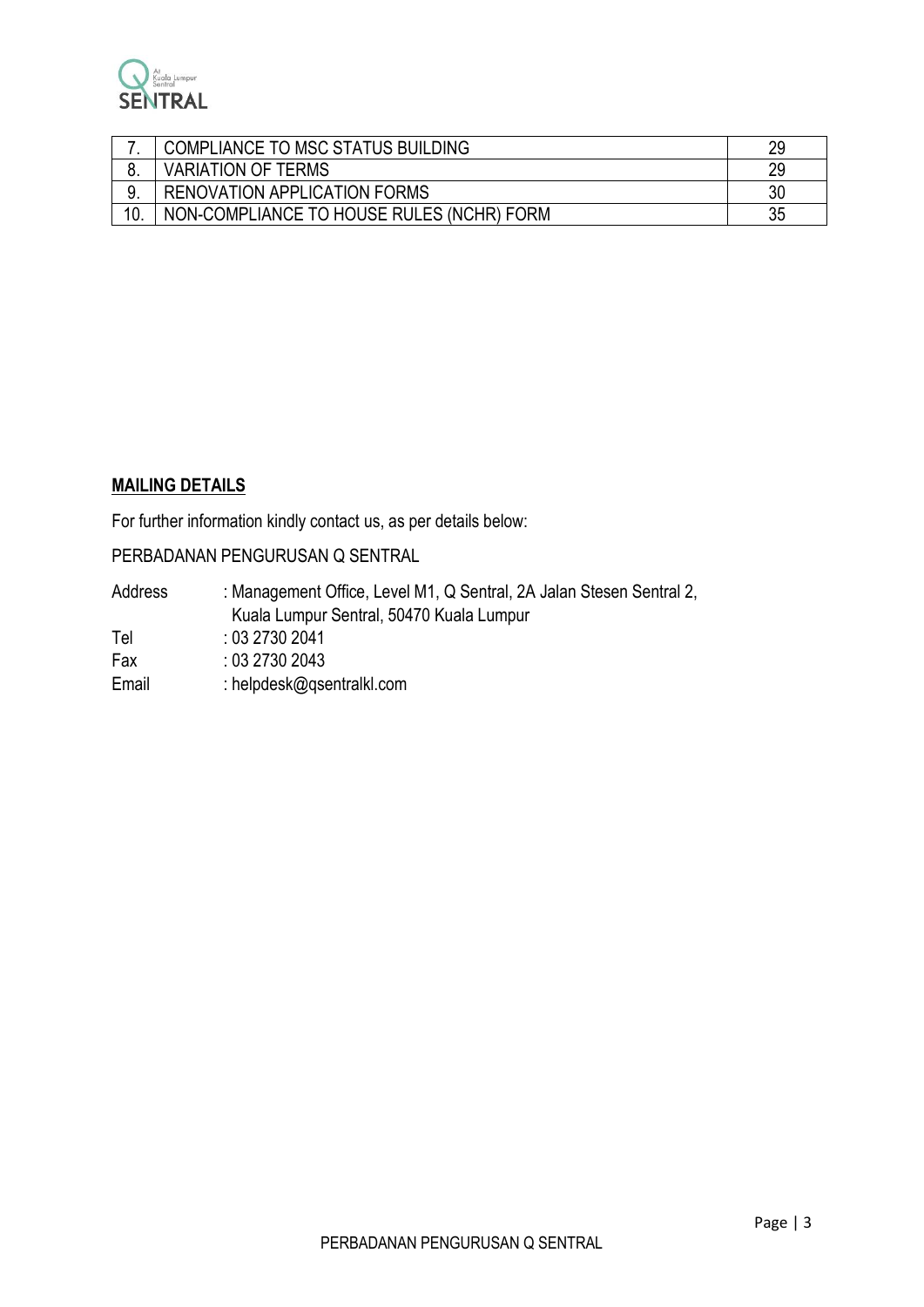

## **HOUSE RULES**

*This is your personal copy of Building House Rules. Please read this document carefully as it is an integral part of your Tenancy Agreement. Please share with your staffs / workers to ensure compliance to the House Rules. New rules or amendments may be adopted by the MC and/or Manager upon giving 14 days written notice to tenants / occupants.*

## 1. **INTRODUCTION**

This House Rules is prepared for a quick reference by the occupants ["**Occupant(s)**"] of ALL BUILDINGS AND LAND ("**Q Sentral Tower**") which are managed by the appointed Facilities Manager and owned individually / jointly by the MC. It contains information on the policies and procedures relating to the maintenance and management of the Building and/or the Said Land.

## 2. **BUILDING MANAGEMENT**

The Building is managed by the Management Corporation (MC) or the appointed Building Facilities Management ("**Manager**"). All enquiries regarding management policies should be directed to the MC and/or the Manager.

## 3. **PARCEL**

- a) **Purpose**
	- (i) The individual parcels in the Building ("**Parcel**") shall be used solely for purpose agreed by **MC and/or Facilities Manager,** a company incorporated in Malaysia under the Companies Act 1965.
	- (ii) The Occupant (s) shall not without the prior written consent of the MC or the Manager, whose decision shall be final and conclusive, use the Parcel or any part thereof for the carrying on of any purposes other than the purposes agreed by the MC.

## b) **Further Restrictions on the Use of Parcel**

- (i) The Occupant(s) shall not without the prior written consent of the MC or the Manager, whose decision shall be final and conclusive, use the Parcel or any part thereof for the carrying on of any of the following purposes business or trade:
	- (aa) any business or trade which **emits accumulates and disseminates or may emit accumulate or disseminate any unpleasant odour** or which accumulates dirt or causes nuisance to the general public and the other users;
	- (ab) any business or trade dealing with substances and chemicals of any explosive and dangerous character and their by-products;
	- (ac) any materials classified as flowing without written approval from the MC or the Manager:
		- o very toxic
		- o toxic
		- o very corrosive
		- o corrosive
		- o diesel
		- o petrol
	- (ad) any business or trade in connection with or related to the supernatural and/or occult;
	- (ae) public entertainment and/or amusement in which gaming in any form is involved;
	- (af) pawnshop or a place for any public or private auction;
	- (ag) massage parlour or health center of any sort or any related activities;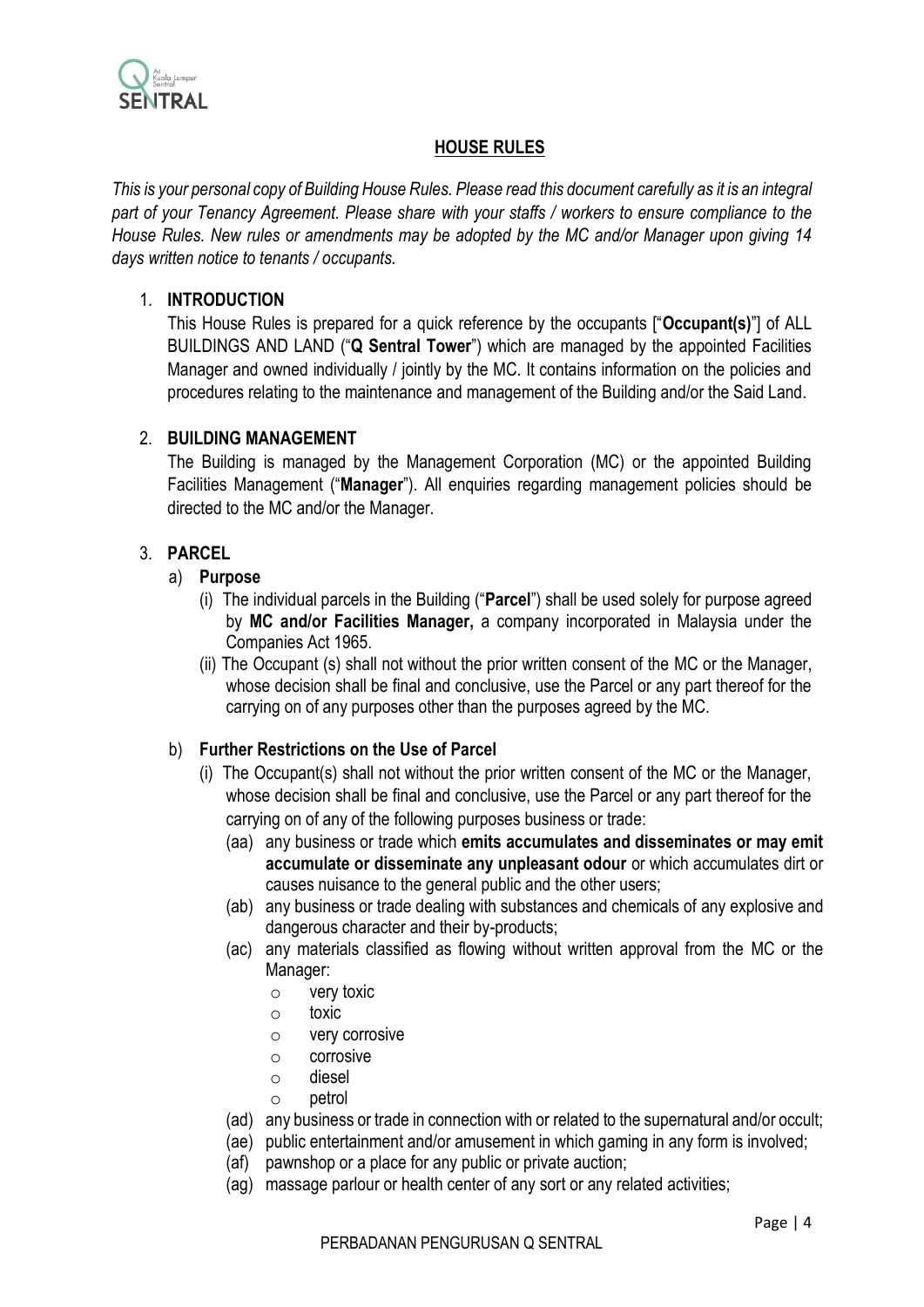

- (ah) any video games or other recreational activities including without limitation any kind of pinball, billiard or snooker salon or bowling alley or skating rink of any sort;
- (ai) a place for keeping, rearing or dealing with pets or equipment or accessory in relation thereto or a pet shop of any kind;
- (aj) a funeral parlour or a place to supply, sell, exhibit or make anything for use of the dead or services for funeral or other funeral related occasions;
- (ak) any political activities or illegal gatherings or assemblies;
- (al) any form of social escort agency or related activities;
- (am) any immoral, improper, offensive or unlawful activities including without limitation the operation if brothels; and
- (an) places of worship and prayer in respect of any cult, religion or belief.
- (ii) The Occupant(s) shall not use the Parcel for any purposes (illegal or otherwise) which maybe injurious to the reputation of the Building.
- (iii) The Occupant(s) shall not permit any singing or the playing of any musical instrument or the use of any gramophone wireless television or recording instrument so as to cause, or in the opinion of the MC and/or Manager be likely to cause, nuisance or annoyance to the other users.
- (iv) The Occupant(s) shall not display any flashing lights in the Parcel that can be seen from the outside of the Parcel nor display any other lighting arrangement that can be seen from the outside of the Parcel.
- (v) The Occupant(s) shall not install or use in or upon the Parcel any machinery or apparatus which causes noise or vibration or which can be heard or felt in the nearby parcels or outside the Parcel or which may cause damage.
- (vi) The Occupant(s) shall not cook or heat up any food in the Parcel other than for the purpose of making hot drinks unless such cooking is a necessary part of the business of the Occupant(s) in the Parcel which has been permitted by the MC or the Manager.
- (vii) The Occupant(s) shall not and shall not permit or suffer anyone to use the Parcel or any part thereof wholly or partly for dwelling.

#### c) **Awning, Shades etc**

No awnings, shades and/or screens shall be erected outside the Parcel or the Building.

#### d) **Structural Changes**

- (i) No renovation involving structural changes to the Parcel shall be made without the prior written consent of the MC or the Manager who shall be entitled to refuse to give its consent for any renovation, alteration or other works to be carried out by the Occupant(s), whether inside or outside the Parcel, as the MC or Manager shall in its absolute discretion think fit.
- (ii) The Occupant(s) must follow the general renovation guidelines in Para 4 of this document and GBI renovation guidelines as provided during the handing over of the vacant possession.
- (iii) The Occupant(s) must abide to all rules and regulation, procedures and instructions pertaining to Safety Health Environment as stipulated and enforced by MC, failing which, the Occupant(s) shall be liable to respective fines or penalties as listed in the attached appendix or imposed by the relevant authorities.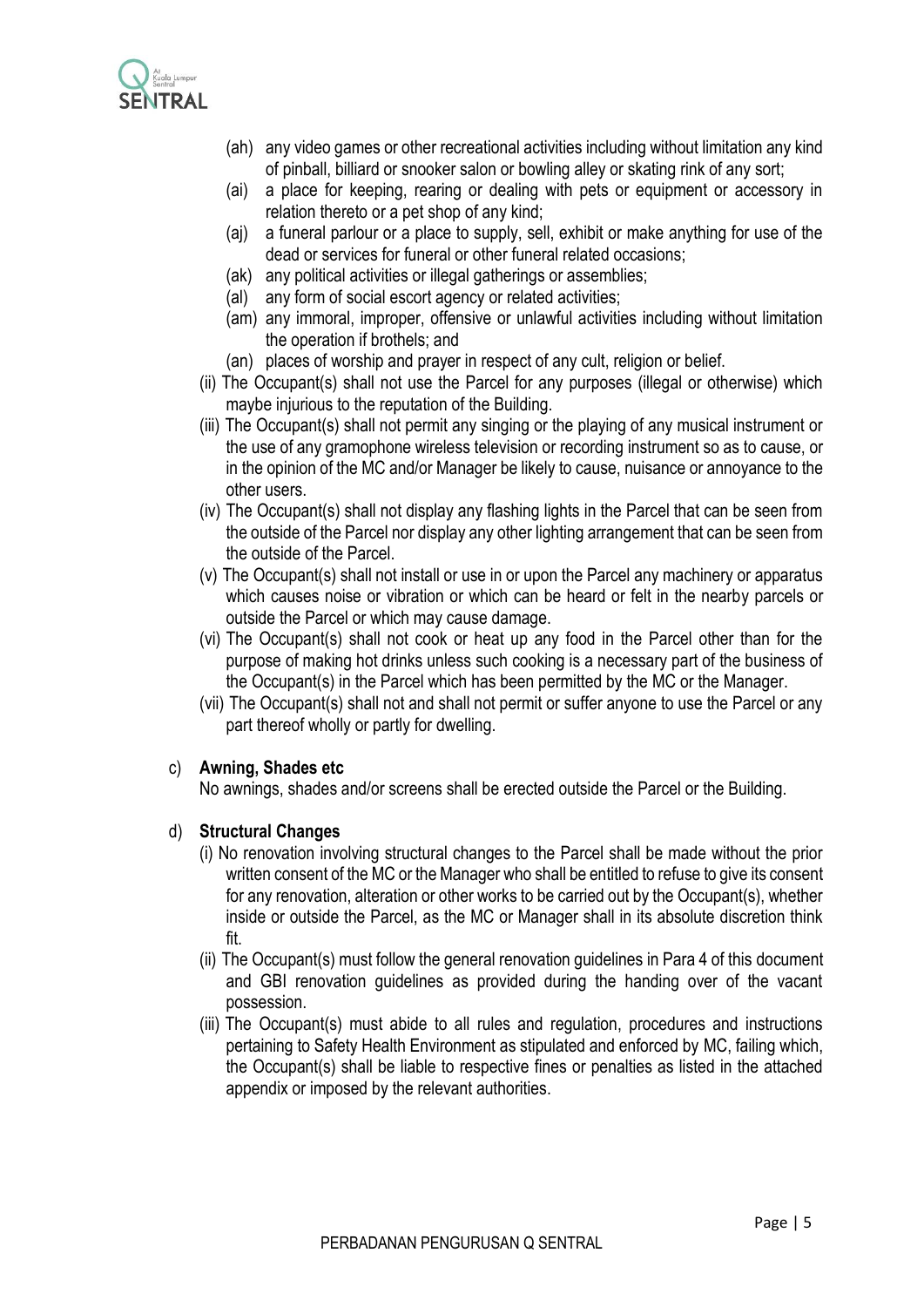

## e) **Antennae and Flagpoles**

No radio or television antennae or flagpoles shall be attached or hung from the exterior of walls or be allowed to protrude through walls, windows, balconies (if any) or roofs of the Parcel.

### f) **Rubbish**

- (i) It is the responsibility of the occupant(s) to ensure the parcel is properly maintained, clean and tidy at all times.
- (ii) Nothing shall be thrown or emptied by any person out of windows, doors or verandahs into or onto the Common Property.
- (iii) Garments, rugs, mops or objects shall not be dusted, shaken or cleaned from windows, verandahs, stairways, corridors, fire escape areas or in the Common Property.

### g) **Refuse Disposal**

- (i) Refuse shall be disposed of through the trash rooms or in such other areas as shall be stipulated by the MC and/or the Manager from time to time.
- (ii) Refuse must be secured in non-porous polythene bags before being placed in trash containers.
- (iii) All wet refuse should be thoroughly drained of any liquid, and care should be taken to prevent dripping on the floor.
- (iv) Combustible substances such as paint and petroleum products shall NOT be placed in the trash containers.
- (v) Dirt, rubbish or other refuse shall not be thrown into the sinks, lavatories cisterns or waste or soil pipes in the Parcel, the Common Property or elsewhere in the Building or the Project except in the trash containers and the Occupant(s) shall not allow anything to be done which might result in the clogging of the sewerage and drainage pipes serving the Building.

#### h) **Construction and Demolition Waste Management**

- (i) While carrying out any improvement, renovation or retrofitting works, the Occupant(s) shall designate a specific on site area or areas to facilitate separation of materials for potential reuse, salvage, recycling and return.
- (ii) The Occupant(s) shall ensure that the disposal of any waste and/or debris is in compliance with the Reduce, Reuse and Recycle procedures that may be implemented by the MC and/or Manager.
- (iii) The MC and/or Manager and Occupant(s) shall keep waste bins and pile area neat and clean. Clearly mark bins for each category of waste and not commingle non-recyclable waste with materials designated for reuse or recycling.

#### i) **Advertisement etc**

- (i) Save as permitted under Item 3(i)(ii) and Item 3(i)(iii) below, notices, signs, placards, stickers advertisements, posters, illuminations or other means of visual communication shall not be placed on balconies (if any), windows, doors, passages, the exterior of any part of the Parcel or any other common area.
- (ii) The Occupant(s) may, subject to the Occupant(s) obtaining the prior written approval of the MC or Manager, place the Occupant(s)' name plate or trading style of a form, character, quality and size to be approved by the MC or Manager on the exterior of the Parcel which is within the Building, at the place(s) designated by the MC or Manager,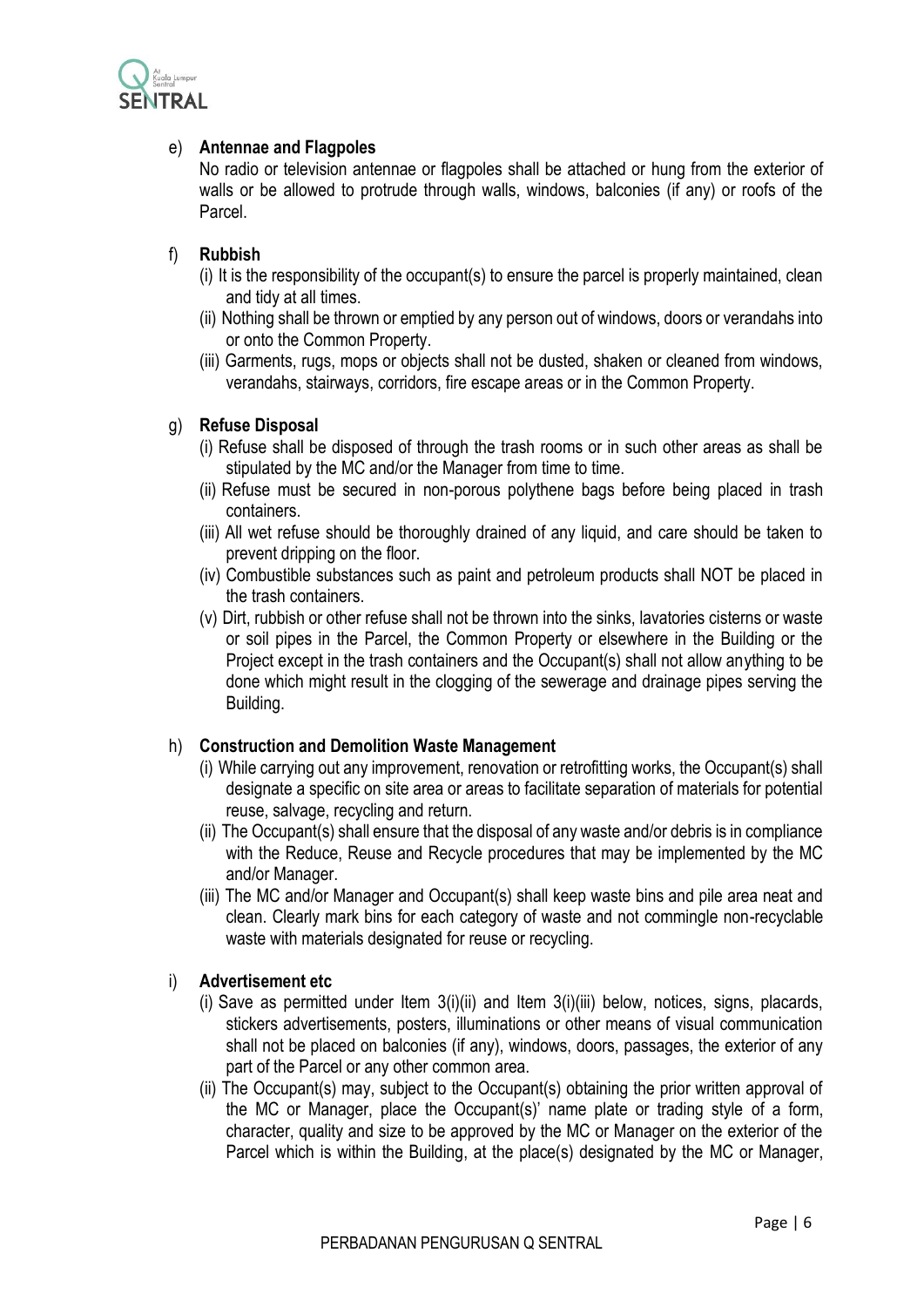

subject to payment of such rental or licence fee by the Occupant(s) to the MC or Manager as the MC or Manager shall determine.

(iii) The Occupant(s) may, subject to the Occupant(s) obtaining the prior written approval of the MC or Manager place or display on the exterior of the Parcel which is within the Building, on the windows of the Parcel which are within the Building or inside of the Parcel trade placards posters or advertisements of a temporary and not excessive nature and necessary or usual for the permitted business carried on by the Occupant(s) in the Parcel.

### j) **Hanging of Clothes**

Textile items such as clothes, towels and linen shall not be hung from poles which protrude through the windows, balconies (if any), doors or roofs of the Parcel or be placed on any part of the Common Property.

#### k) **Pets**

No pets, birds or animals of whatever species shall be brought into the building or kept in the Parcel. Any cost associated with dirt or dropping in the common area to clean or replace the damaged material / equipment shall be borne by the responsible occupant.

### l) **Obstruction of Public Area (including misuse for fabricating materials etc)**

- (i) No furniture packages or objects of any kind or otherwise which obstruct transit shall be placed, stored or maintained in any common corridor, hall, lobby, stairway, walkway, ground or other part of the Common Property.
- (ii) Non-compliance to this rule might pose risks to the life of others / cause inconvenience to other building Occupant(s) or guests / hinder proper maintenance of the common area. Occupant(s) shall then be accountable for the associated risk, hazard and cost and inconvenience.

#### m) **Nuisance**

- (i) The Occupant(s) shall not do or permit to be done any act or thing which may become a nuisance or danger or cause offence or annoyance or give reasonable cause of complaint from the other users or the relevant authorities or which may cause excessive noise or which the MC or Manager deems to be offensive to a conducive environment for the Building or which may affect in any way whatsoever the use of the Building and/or the other buildings within the vicinity of the Said Land.
- (ii) The machinery / equipment with noise higher than 40 Dba has to be located at dedicated area with acoustic treatment less than 40 Dba.

## n) **Canvassing and Peddling**

Canvassing and peddling in the building is strictly prohibited and each Occupant shall cooperate in preventing such occurrence. Additional security system is also advisable.

#### o) **Articles Thrown from Balcony (if any)**

The Occupant(s) shall not place flowerpots or any other things whatsoever on the balcony (if any) or the exterior of the Parcel and not throw rubbish, refuse or any article of any kind whatsoever from the balcony (if any) or out of the windows of the Parcel or on any part of the Common Property nor allow any rubbish or anything else to accumulate on the balcony (if any) or exterior of the Parcel which may fall therefrom or in any way create a danger to the safety of the other users the other Occupant(s) or their servants or agents.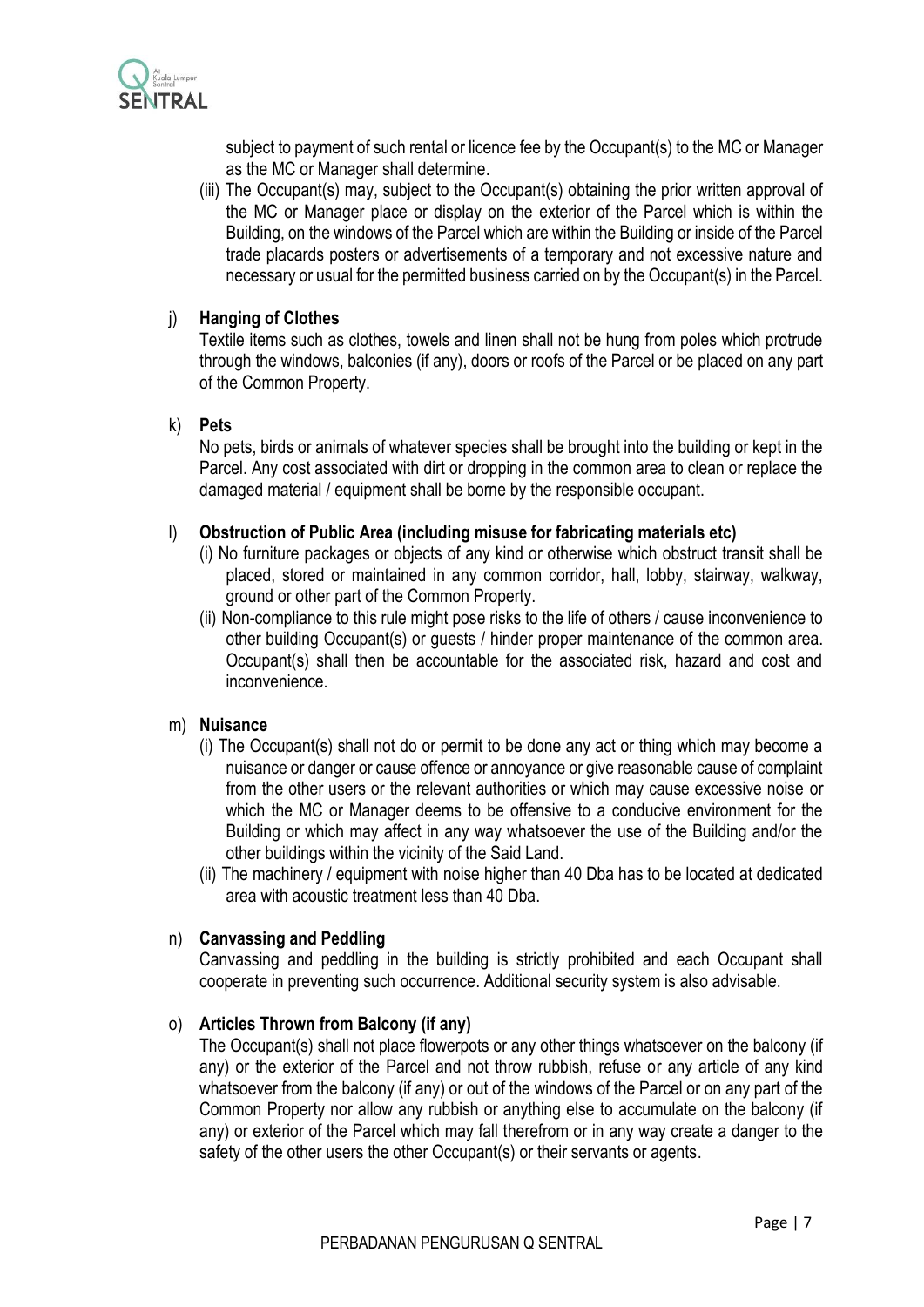

## p) **Insurance**

The Occupant(s) shall not do or permit or suffer to be done anything whereby the policy or policies of any insurance against damage by fire, may become void or voidable or whereby the premium for any such insurance may be increased and shall pay to the MC on demand all sums paid by way of increased premiums and all expenses incurred by the MC as a result of any non-observance of this covenant by the Occupant(s).

## q) **No Heavy Loads**

- (i) The Occupant(s) shall not place or permit to be placed upon the floor of the Parcel any load in excess of such limit as shall be notified by the MC and/or Manager to the Occupant(s) from time to time and shall where required by the MC and/or Manager distribute or cause to be distributed any load on any part of the floor of the Parcel in accordance with the requirements and directions of the MC and/or Manager failing which the MC and/or Manager shall be entitled to distribute the same at the costs and expense of the Occupant(s), such costs and expense to be paid within fourteen (14) days from the date of the MC's and/or Manager's notice to the Occupant(s) for such payment.
- (ii) The Occupant(s) shall not suspend or permit to be suspended from the ceiling of the Parcel anything which is in excess of the load limit per square foot as shall be notified by the MC and/or Manager to the Occupant(s) and shall where required by the MC and/or Manager remove anything so suspended in accordance with the requirements and directions of the MC and/or Manager at the costs and expense of the Occupant(s) failing which the MC and/or Manager shall be entitled to remove the same at the costs and expense of the Occupant(s), such costs and expense to be paid within fourteen (14) days from the date of the MC's and/or Manager's notice to the Occupant(s) for such payment.
- (iii) The MC or Manager may consult and obtain the advice of an engineer or any other person(s) in relation to the placement of any load on the floor of the Parcel proposed by the Occupant(s) under Item 1.3 (o)(i) or the suspension of anything from the ceiling of the Parcel proposed by the Occupant(s) under Item 1.3(o)(ii) and the Occupant(s) shall pay to or reimburse the MC or Manager on demand the fees of such engineer or other person(s) within fourteen (14) days from the date of the MC's or Manager's notice to the Occupant(s) for such payment.

## r) **Compliance with the Law**

- (i) The Occupant(s) shall not do or suffer to be done any act matter or thing which will contravene any provisions of any Act Ordinance Enactment Order Rules Regulations and By laws affecting the Parcel, the Building and/or the Said Land.
- (ii) The Occupant(s) shall within seven (7) days of the receipt of any notice or order issued or made to the Occupant(s) in respect of the Parcel by or on behalf of the Appropriate Authorities give full particulars thereof to the MC and/or Manager and produce such notice or order to the MC and/or Manager and shall also without delay and within the time prescribed by such notice or order take all reasonable and necessary steps to comply with or attend to the same unless otherwise instructed by the MC and/or Manager and shall also, at the request of the MC and/or Manager but at the cost and expense of the Occupant(s), join with the MC and/or Manager in making such objection or representations against the same and such cost and expense shall be paid within fourteen (14) days from the date of the MC's or Manager's notice to the Occupant(s) for such payment.
- (iii) The Occupant(s) / contractor(s) shall abide and strictly follow all the provision of Occupational Safety and Health Act 1994 (OSHA Act 1994), the Environment Quality Act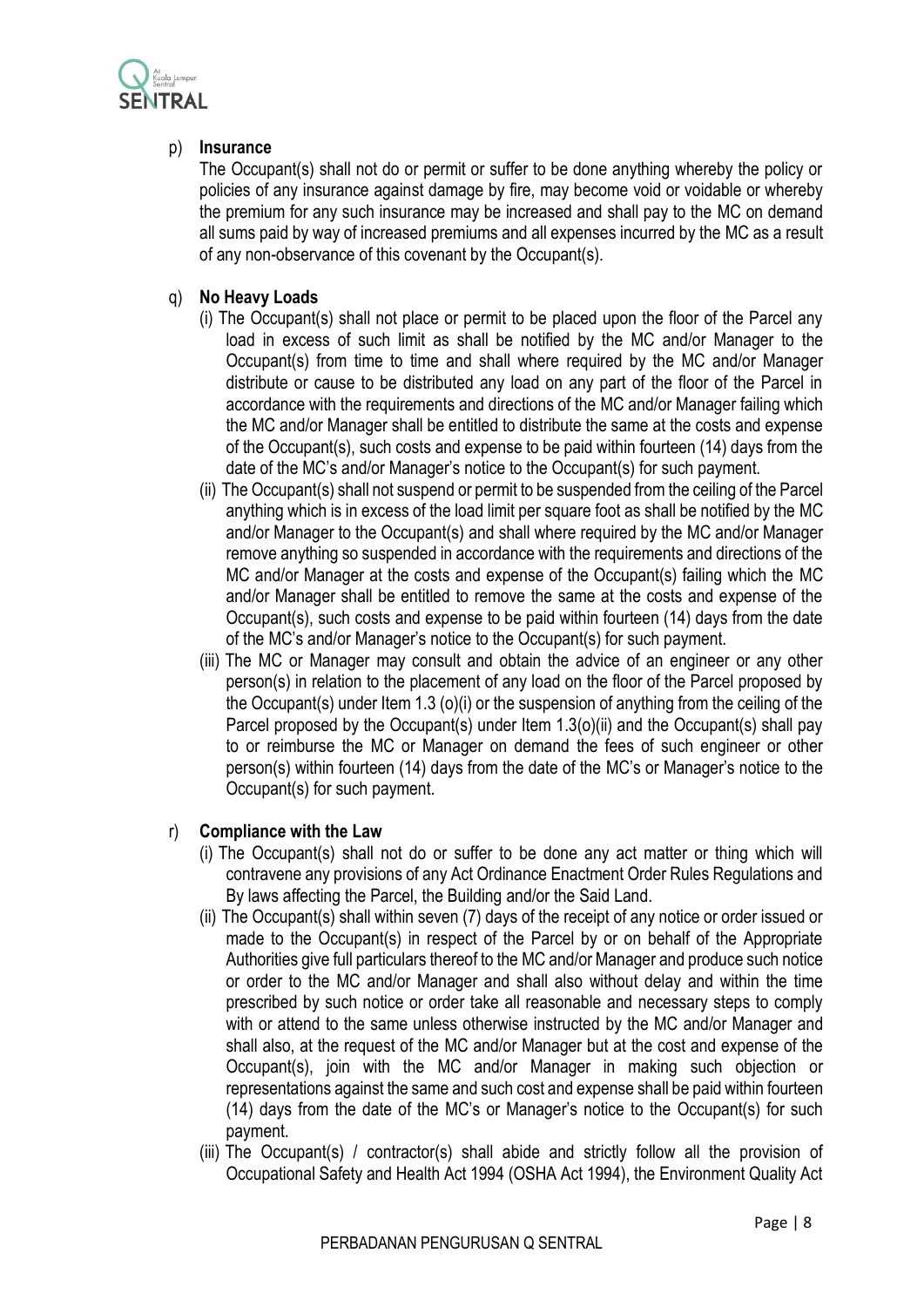

1974, Electrical Act, Uniform Building By Law, Factory And Machinery Act 1967 And Regulations / Building Operation Work Of Engineering Construction (BOWEC) Regulations, Guidelines For Public Safety And Health At Construction Site and all rules and regulations enforced by Government of Malaysia pertaining to Safety, Health And Environment.

## s) **Keep Clean / Pest Control**

- (i) The Occupant(s) shall keep clean or cause to be kept clean the Parcel, including the doors, windows, door frames, window frames and the interior walls of the Parcel and take all practical steps to prevent infestation by vermin, rodents, insects and pests.
- (ii) The Occupant(s) shall prevent any acts / omissions that contribute to dengue and other infectious diseases that might also put others at risk.
- (iii) Pest control services of common area will be done simultaneously throughout the Building to achieve optimum results. Occupant(s) shall be informed in advance of the scheduled pest control to ensure proper treatment. Tenant(s) / Occupant(s) should program their premise's periodical treatment to coincide with the common area treatment. This is a MANDATORY ACTIVITY, which shall be for the sole account of the tenant(s) / Occupant(s).
- (iv) If it deems necessary, the pest control contractor's authorized representative may to enter any unit at reasonable hours of the day for pest inspection and with the presence of Occupant's representative to undertake preventive measures to control or exterminate these pests at the expense of the Occupant(s).

### t) **Keep Good Repair**

The Occupant(s) shall repair and maintain the Parcel and keep it in a state of good repair, reasonable wear and tear and damage excepted. The Occupant(s) shall forthwith carry out the work ordered by any competent public or statutory authority in respect of the Parcel.

#### u) **Not to Affix Machinery Without Consent of MC and/or Manager**

The Occupant(s) shall not except with the written consent of the MC and/or the Manager and under the supervision of the MC and/or Manager and the MC's and/or Manager's professional advisers erect upon or affix to the Parcel or any part thereof any machinery or mechanical or scientific or electrical apparatus.

#### v) **Façade**

The Occupant(s) shall keep all parts of the interior of the Parcel that are visible from the street attractively laid out and furnished and with goods well displayed and keep any display windows or showcases in the Parcel clean and adequately and attractively dressed at all times.

#### w) **Access and Operating Hours**

(i) The Occupant(s)' guests or invitees will not be permitted into the Building before or after Business Hours unless the security guards / teams have confirmed with the Occupant(s) the identity of such guests or invitees. All guests or invitees of the Occupant(s) will be required to provide their particulars to the security guards / teams before being permitted entry into the Building. Valid identification cards, namely, NRIC / Passport, driver's license or company identification card may be required at the reception in to enable issuance of visitor's access card.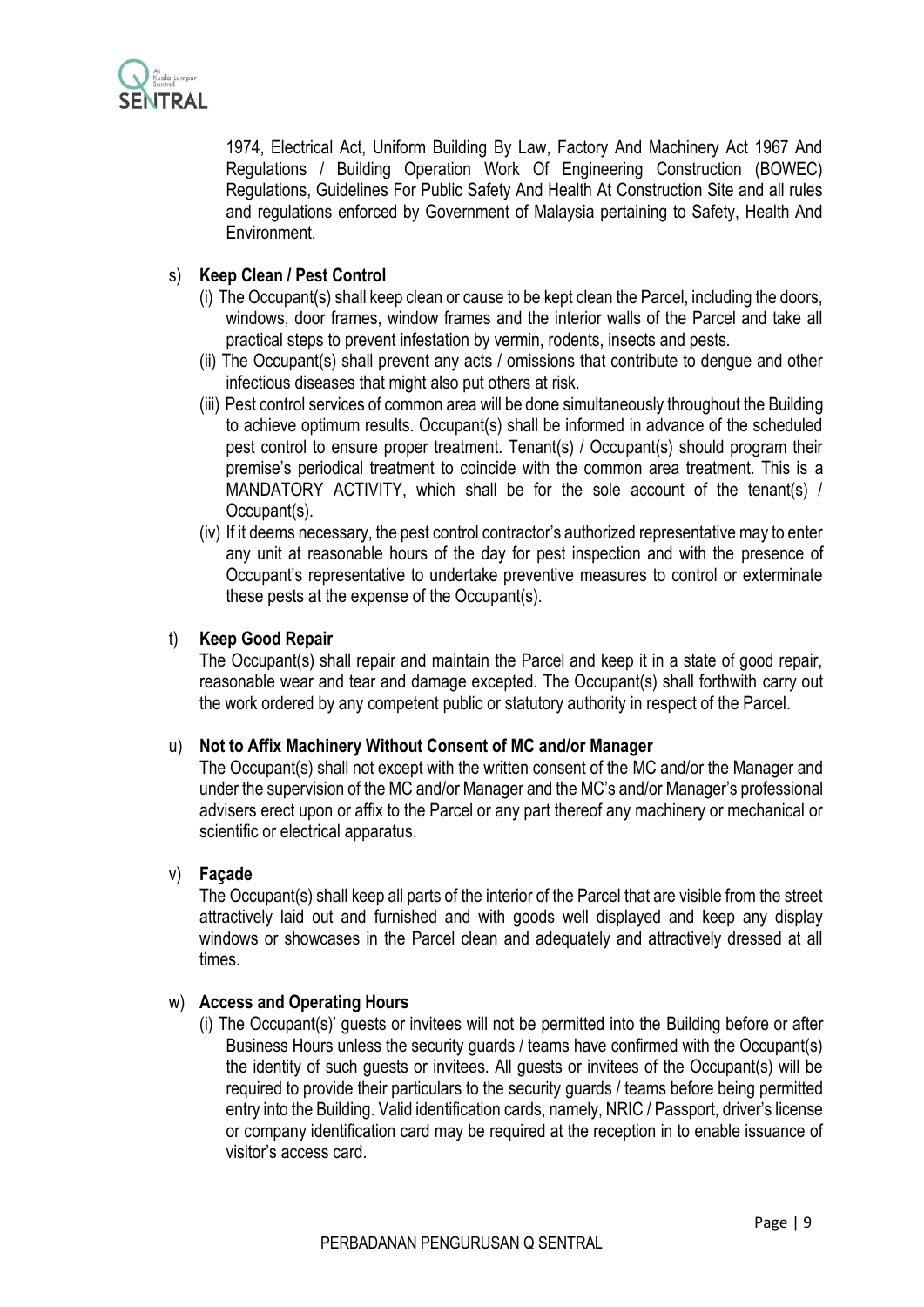

- (ii) The Occupant(s) may inform the security guards / teams of their expected guests or invitees by furnishing the relevant details in advance.
- (iii) The Occupant(s) or guests must wear and display their valid company identification cards or visitor's access card inside the building premises at all times for security and safety reasons.
- (iv) The Occupant(s) shall be responsible for ensuring that their guests or invitees comply with the provisions of this House Rules at all times and that their behaviour is not offensive to the other users of the Building. The Occupant(s) shall be liable for any damage caused by their guests or invitees.
- (v) Occupant(s)' contractors shall be responsible for the behavior of their employees, contractual personnel, agents and visitors. The following actions / activities are strictly prohibited in any part of:
	- $\circ$  possession and/or being under the influence of prohibited drugs;
	- o possession of deadly weapons or explosives;
	- $\circ$  gambling in any form;
	- o lewd, indecent, scandalous conducts;
	- $\circ$  acts that may inflict harm on other persons;
	- o unauthorized entry to restricted areas;
	- o refusal to cooperate with security procedures;
	- $\circ$  damage to Building property, vandalism;
	- $\circ$  loitering within the Building premises;
	- o and any other activities, which the MC / Manager may deem to be unacceptable and detrimental to the cleanliness, peace, order and safety of the Building.
- (vi) For any occupants expecting more than eight (8) guests at a time, the following procedures apply:
	- (aa) The host (occupant) are required to submit the guest list, consist of guest's name, identification number and other relevant information, to the Management Office at least three (3) days prior to the event.
	- (ab) The Management Office will arrange a discussion session (if necessary) with the host (occupant) to discuss on the event.
	- (ac) Should the host (occupant) intended to manage their own registration at the vacant concierge counter, the host is required to submit an official request letter at least seven (7) days prior to the event. The usage of the vacant concierge counter is subject to the Management Office's approval.
	- (ad) The options for the registration are as follows (subject to the Management Office's discretion):
		- a. Concierge Team with occupant's representative will verify the guests according to the guest list and usher the guest through the turnstile. Occupant's representative will then usher the guest into the unit (from the elevator).
		- b. Guests will have to register at the concierge counter.
		- c. Host (occupant) manage their own registration at the vacant concierge counter and the Concierge Team will provide access to the turnstile.
- (vii) New Card / Reprogram Card
	- (aa) Fill in Access Card Request form at Management Office
	- (ab) New card = RM 50 per card (payment to be made upon collection of the card)
	- (ac) Card can be collected on the next working day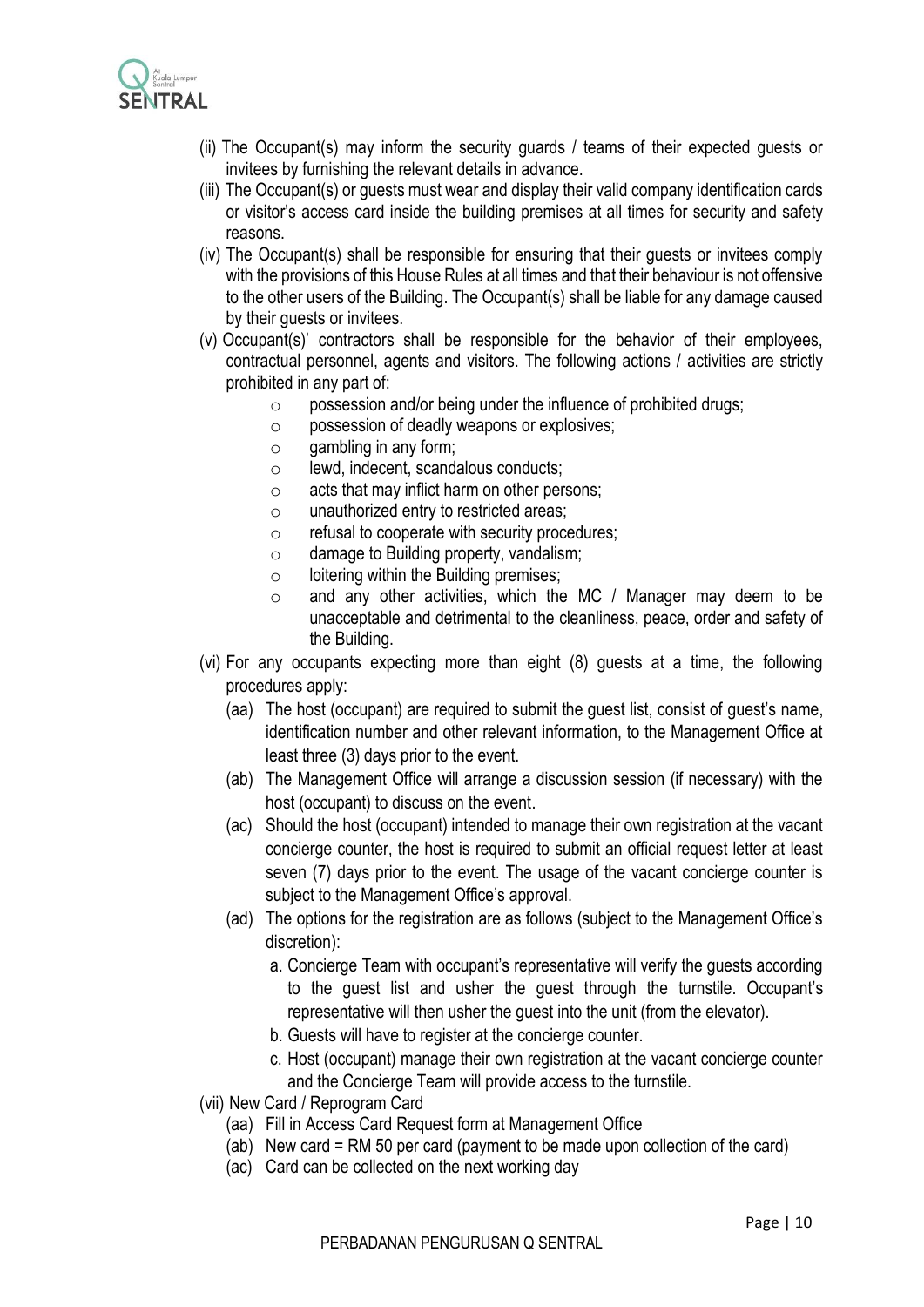

- (viii) Access for 2 (or more) floors
	- (aa) Occupants are to provide the tenancy agreement for the designated floors and official letter stating the desired floors
- (ix) Turnstile & Access Card SOP
	- (aa) All occupant (s) or visitor (s) must have a registered access card to have access to the turnstile and lifts to reach their designated location or office premise. Sharing of access card is strictly prohibited and amount to breach of security.
	- (ab) Only one person is allowed to pass through the turnstile at one time. Tail gating, trespassing, jumping over, crossing over and any other activity which is in contrary to the natural usage of the turnstile will amount to a breach of security and misuse of common property; in respect of both the entry and exit of the turnstile.
	- (ac) The MC and/or Management Office reserves all rights to take serious actions against anyone who is found to be in breach of the building security rules including but not limited to, imposing penalty, disabling access cards and/or commencing legal actions.
- (x) SOP on Breach of Turnstile Security
	- (aa) Upon the commission of such offence as described in paragraph 1(ii) above, the Auxiliary Police on site shall request for the offender's identification and forthwith prepare an incident report for breach of security.
	- (ab) The incident report shall then be submitted to the management office, for the management to issue the following:
		- a. The First warning notice shall be issued to the offender and his/her employer wherein the notice shall state/ indicate whether the offender is a first-time offender.
		- b. The Second warning notice, shall be issued for the second offence committed, where a penalty of RM 200.00 shall be imposed and be paid by the offender within fourteen (14) days from the issuance of the said notice. The employer or the management of the said offender shall also be accountable towards the payment of the penalty in the event the offender fails to make payment of the penalty within the stipulated timeframe of fourteen (14) days.
		- c. Failure to pay the penalty within the stipulated timeframe shall result in the barring of the said offender's access card and/or may result in the entirety of access cards belonging to the employer or management to be barred. Until and unless the prohibition is lifted, the offender and/or his/her employer or management shall be subjected to the building's visitor registration system.
- (xi) Auxiliary Police's Powers in Requesting for Identification and Arresting Offenders
	- (aa) Section 47 to Section 50 of the Police Act 1967 (Act 344) deals with the powers of appointment, their duties and privileges of an Auxiliary Police when performing their duties within the prescribed area to wit KL Sentral Commercial Business District (CBD).
	- (ab) By virtue of the Regulations stipulated within the Police (Auxiliary Police) Regulations 1970, any member of the Auxiliary Police, when performing their duties, shall have the same powers and duties and shall subject to the same authority as a police officer of corresponding rank and the policing powers include to stop and search and to detain and arrest all persons whom he is by law authorised to apprehend.
- (xii) Visitors
	- (aa) All non-tenants are categorised as visitors and must register themselves at concierge.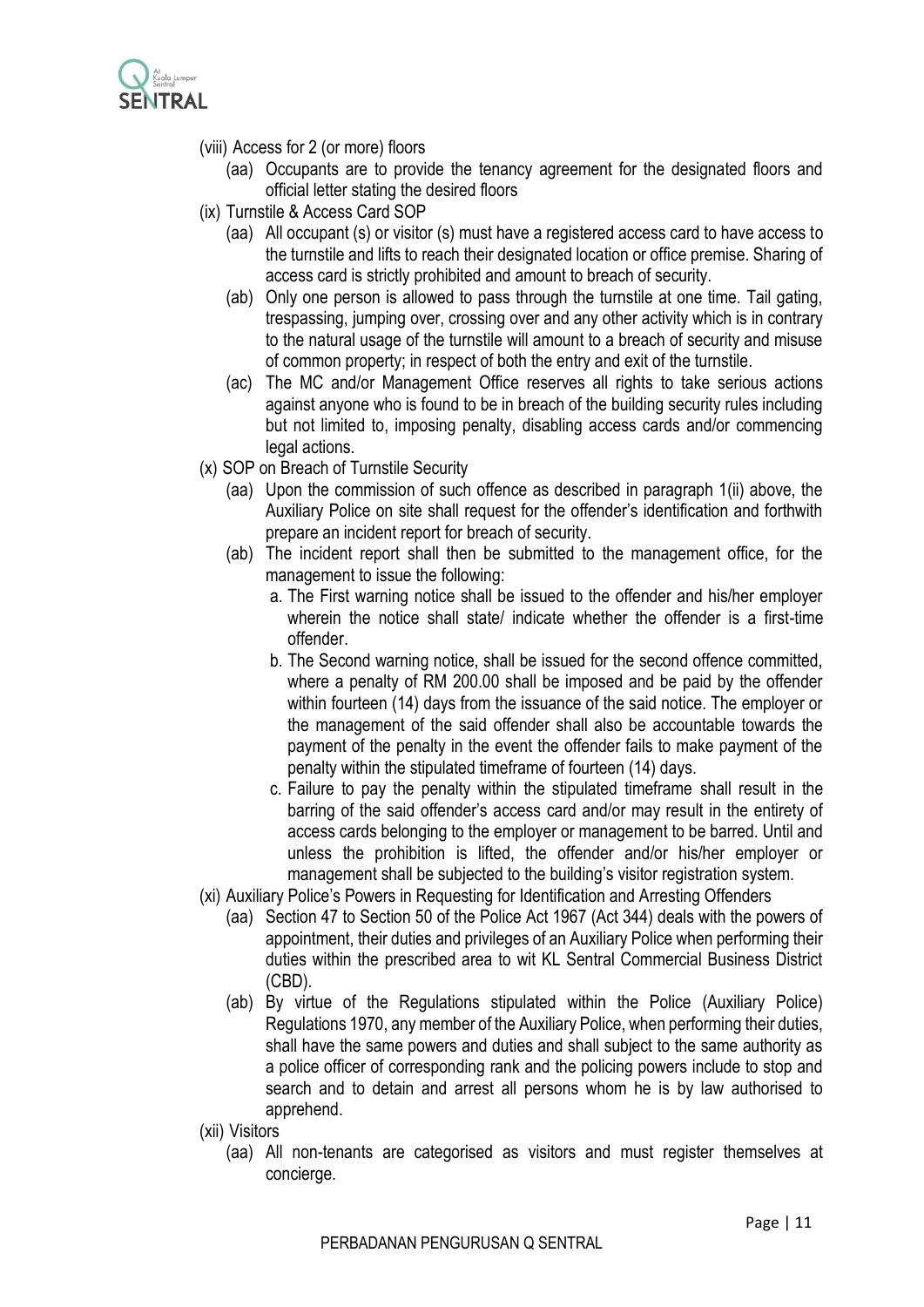

- (ab) Individual visitor is eligible for one card and registration can be made directly at the concierge counter.
- (ac) Tenant hosting more than 8 visitors in a single session would be required to provide name list, identification number, other necessary particulars three (3) days prior to visitation or event.
- (xiii) Loss of Card
	- (aa) The Management shall be entitled to impose a penalty of RM 50.00 for every loss of tenant or visitor card.
	- (ab) The registration number of the loss card shall be cancelled forthwith, and shall be followed by an auxiliary police report made for record purposes.
- (xiv) Other Circumstances on the Barring of Access Card System and the usage of Turnstile System
	- (aa) The building access card can be barred under any other circumstances subject to the complete discretion of the JMC / MC whereby other by-laws / house rules shall not be adhered to.

### x) **Car Parks**

- (i) The Occupant(s) shall and/or shall cause their guests or invitees to park their vehicle(s) only in the parking bays as indicated by the Premise Owner / Parking Operator and/or the Building Manager and they shall not park in any car parking bay in a manner so as to interfere with the right of access or egress to and from adjacent parking bays or the adjacent roadway(s).
- (ii) In amplification hereof, the Occupant(s) shall and shall further cause their guests or visitors to comply with all rules and regulations as may from time to time be laid down by the MC / Parking Operator and/or Manager in relation to the parking of vehicles at the Building including such rules as regards payment for the use of the parking bays and such other terms and conditions for parking as may be imposed from time to time.
- (iii) No vehicles may be left unattended in any driveway or in any area designated as a no parking zone.
- (iv) No vehicles may be left in any "No Waiting" zone.
- (v) Vehicles parked in the car park bay of the other users or on areas designated as "No Parking" or "No Waiting" zones may be towed away at the car owner's costs.
- (vi) The Parking Operator and/or Manager reserves the right to clamp or cause to be clamped the wheels of any vehicles parked in the car park bay of other users or on areas designated as "No Parking" or "No Waiting" zones. The owner of the vehicle shall be liable to pay a fine, in a sum to be determined by the Parking Operator and/or the Manager, in return for the Parking Operator and/or Manager removing any such clamps. The Parking Operator and/or Manager shall be entitled to refuse entry to any vehicle whose owner continues to park in the car park bay of other users or on areas designated as "No Parking" or "No Waiting" zones.
- (vii) The Parking Operator and/or Manager reserves the right to redesign, revise and reallocate the layout of the car park and to stipulate from time to time any other terms and conditions relating to the use of the car park or such other terms and conditions that may be imposed by the Appropriate Authorities.
- (viii) Motorcycles, bicycles and other similar forms of transport shall be parked at the designated parking lots and on no occasion should these vehicles be left or parked in any car park lots or other areas.
- (ix) The Occupant(s) hereby agrees that Parking Operator and/or Manager shall not be responsible for any theft, loss or damage or other misdemeanour to any vehicles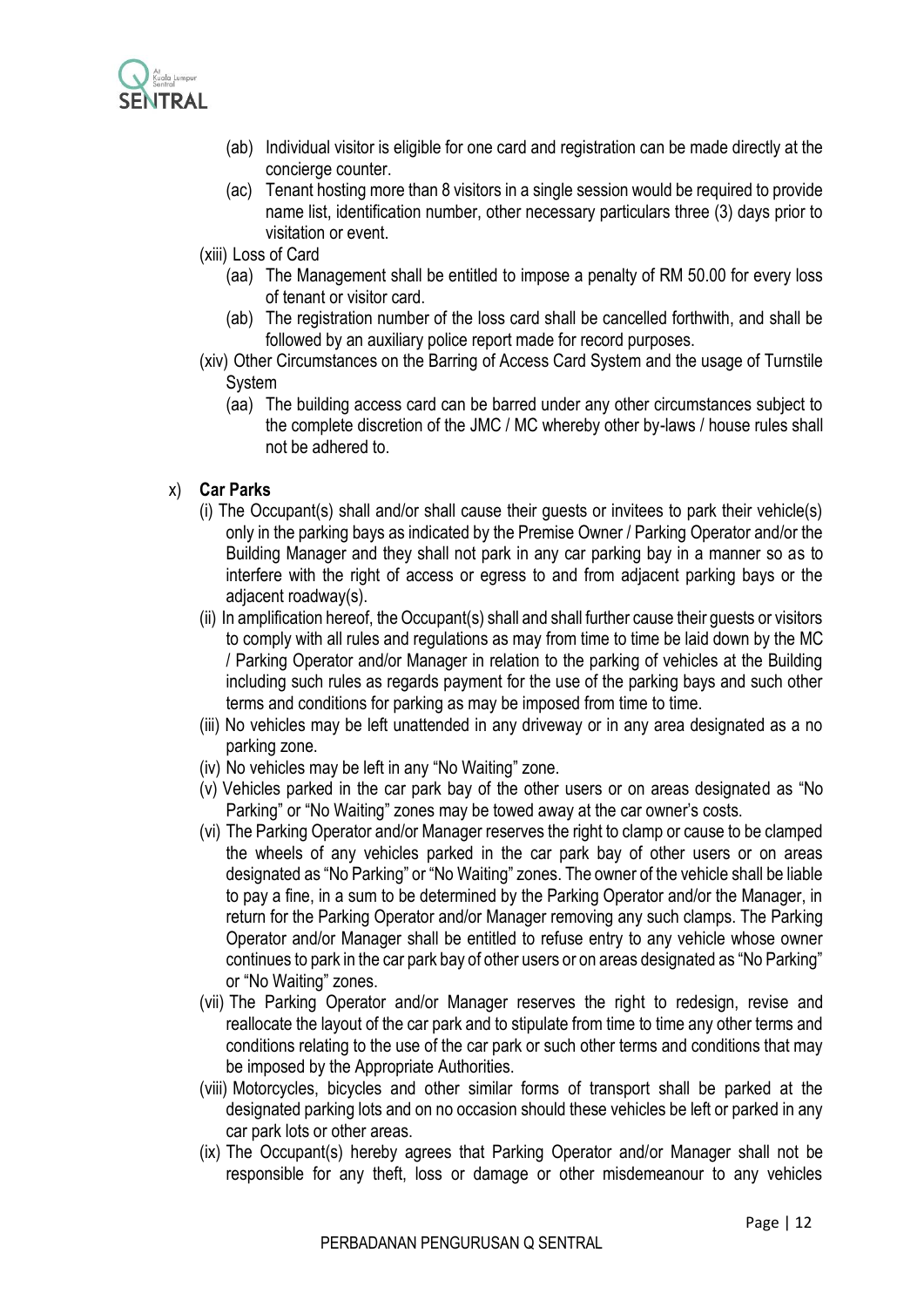

(including motorcycles and bicycles) parked in the designated parking areas or any other part of the Building and/or the contents of such vehicles howsoever arising.

(x) The Occupant(s) hereby agrees that the Parking Operator and/or Manager shall not be liable for any damages or loss suffered by the owners of any vehicles arising as a result of or in connection with any act or omission on the part of the Parking Operator and/or Manager.

## y) **Loading and Unloading**

- (i) The Occupant(s) shall not load or unload any goods or materials from any vehicles except where such vehicles are parked in the loading bay or area designated by the MC and/or Manager and in the process of loading and unloading shall not cause congestion of those or any adjoining loading bays nor inconvenience to any other user of them or other Occupant(s) and public.
- (ii) The MC / Parking Operator and/or Manager reserves the right to clamp or cause to be clamped the wheels of any vehicles belonging to any person(s) calling on the Parcel with the authority of the Occupant(s) which are parked on the roads or the pavements of the Building or in any way obstruct any such road or pavement.
- (iii) The owner of the vehicle shall be liable to pay a fine, in a sum to be determined by the MC / Parking Operator and/or Manager, in return for the MC / Parking Operator and/or Manager removing any such clamps. The MC / Parking Operator and/or Manager shall be entitled to refuse entry to any vehicle whose owner continues to park on the roads or the pavements of the Building or in any way obstruct any such road or pavement.
- (iv) The Occupant(s) shall not convey any goods or materials to or from the Parcel and/or the Building except through the entrances and service areas provided for the purpose.
- (v) Notwithstanding the above, the Occupant(s) shall not load or unload goods during the following times or at such other times as the Manager may prescribe from time to time.

| Monday – Friday:  | 10.00 am to 6.00 pm |
|-------------------|---------------------|
| Saturday, Sunday: | 10.00 am to 1.00 pm |

(vi) The Occupant(s) shall not use or permit to be used the loading bay / area designated for such activities for storage of goods or for any other purposes other than for the prompt loading and unloading of goods.

#### z) **Security and Fire Alarms**

- (i) The Occupant(s) shall permit the duly authorised employees and agents of the MC and/or Manager to enter the Parcel for the purpose of servicing and maintaining the intruder and fire alarm systems in the Building.
- (ii) The Occupant(s) shall permit the duly authorised employees and agents of the MC and/or the Manager to have such access to the Parcel as may be required in the event of a fire or intruder alarm call.
- (iii) The Occupant(s) shall regularly service / maintain / repair and when necessary, renew such additional fire and intruder alarms and ancillary equipment installed in the Parcel by the Occupant(s) over and above that which have been installed by the MC or the Manager.
- (iv) The Occupant(s) shall not install or maintain in the Parcel any equipment or apparatus which:
	- $\circ$  is intended to be an extension of the intruder alarm or fire alarm systems and to be connected to either such system other than such apparatus or equipment as is compatible with the equipment of such systems and that has been approved by the MC or Manager and if applicable by the Appropriate Authorities; or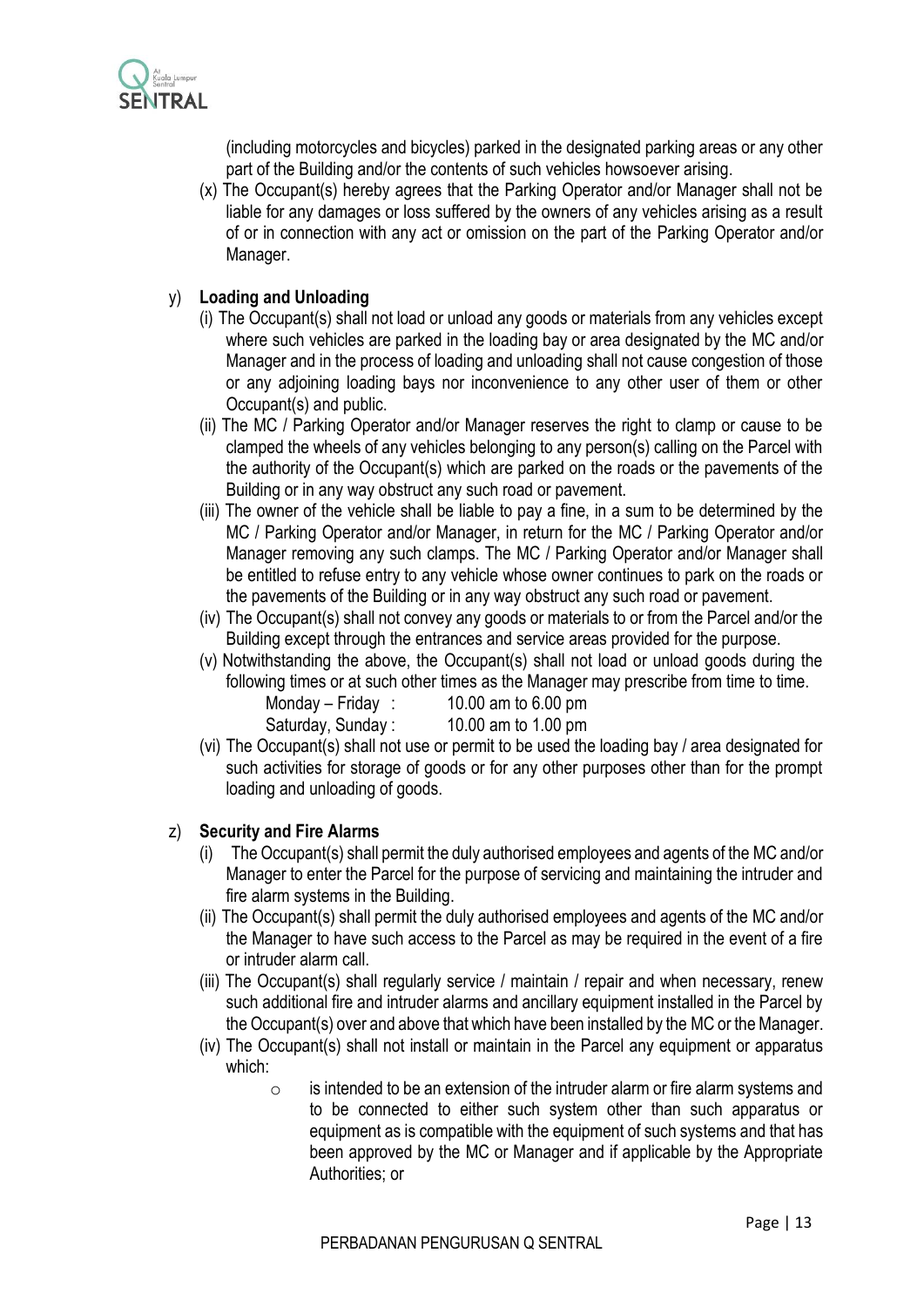

- o may affect the performance of the intruder alarm or fire alarm systems.
- $\circ$  The Occupant(s) shall not make any connection to such systems without the prior written consent of the Manager.
- (v) The Occupant(s) shall be solely responsible for the security of the Parcel and for the proper securing of the doors and windows of the Parcel and the safe keeping of all property, chattels, goods, fixtures and fittings therein.

## aa) **Fire Drills**

- (i) The MC and/or Manager may whenever it deems necessary conduct or cause to be conducted fire drills or any other safety exercise and the MC and/or Manager shall be entitled to shut down or disconnect the air-conditioning, lift service and electricity supply or any other services and facilities and the MC and/or Manager shall not be responsible or liable for any loss or damage arising from the shut down or disconnection of any of the aforesaid.
- (ii) Two (2) participants / attendees, at minimum, are required in fire prevention or firefighting seminars and actual fire drills conducted by the MC and/or Manager.
- (iii) The Occupant(s) / contractor(s) is also required to participate in any Emergency Response Training organized by the MC and/or Manager.

## bb) **Fire Safety Inspection**

- (i) The MC and/or Manager will conduct quarterly inspections of the Occupant(s)' Parcel. Unit Owner and/or Occupant(s) are required to comply with the items noted in the inspection report.
- (ii) The MC and/or Manager may engage the services of accredited Life and Fire Safety consultants to validate compliance in the premises of the Building. Parcels' Occupant(s) shall be charged a proportionate share for the costs of these services. All Occupant(s) must comply with all the requirements of the Life and Fire Safety Regulations.

#### cc) **Elevators**

- (i) The MC and/or Manager will operate the elevators in the Building during Business Hours. The MC or Manager is under no obligation whatsoever to operate the elevators in the Building outside Business Hours unless with prior arrangement on terms and conditions including imposition of such additional charges as the MC or Manager deems fit.
- (ii) The MC and/or Manager reserves the right to shut down any elevators during Business Hours or at any other times for the purpose of maintenance and service.
- (iii) The MC and/or Manager shall not be liable for any loss, damage or injury arising out of or in connection with any failure or interruption in the operation of the elevators for any reason whatsoever including without limitation the negligence, default or omission of the MC and/or Manager and its employees, servants, agents or contractors.
- (iv) The Occupant(s)' right to use the lifts and entrances in the Building may be restricted by the MC and/or the Manager before and after Business Hours to only such lifts and entrances as the MC and/or Manager in its discretion may determine.
- (v) Bicycles and any motorized form of transport (other than wheel chairs) shall not be placed in or allowed into any elevator.
- (vi) Smoking in the elevators is strictly prohibited. The MC and/or Manager has the right to impose penalty for failure to observe this rule.
- (vii) No person shall tamper with any of the elevator controls in any manner so as to prevent the proper functioning of the elevators.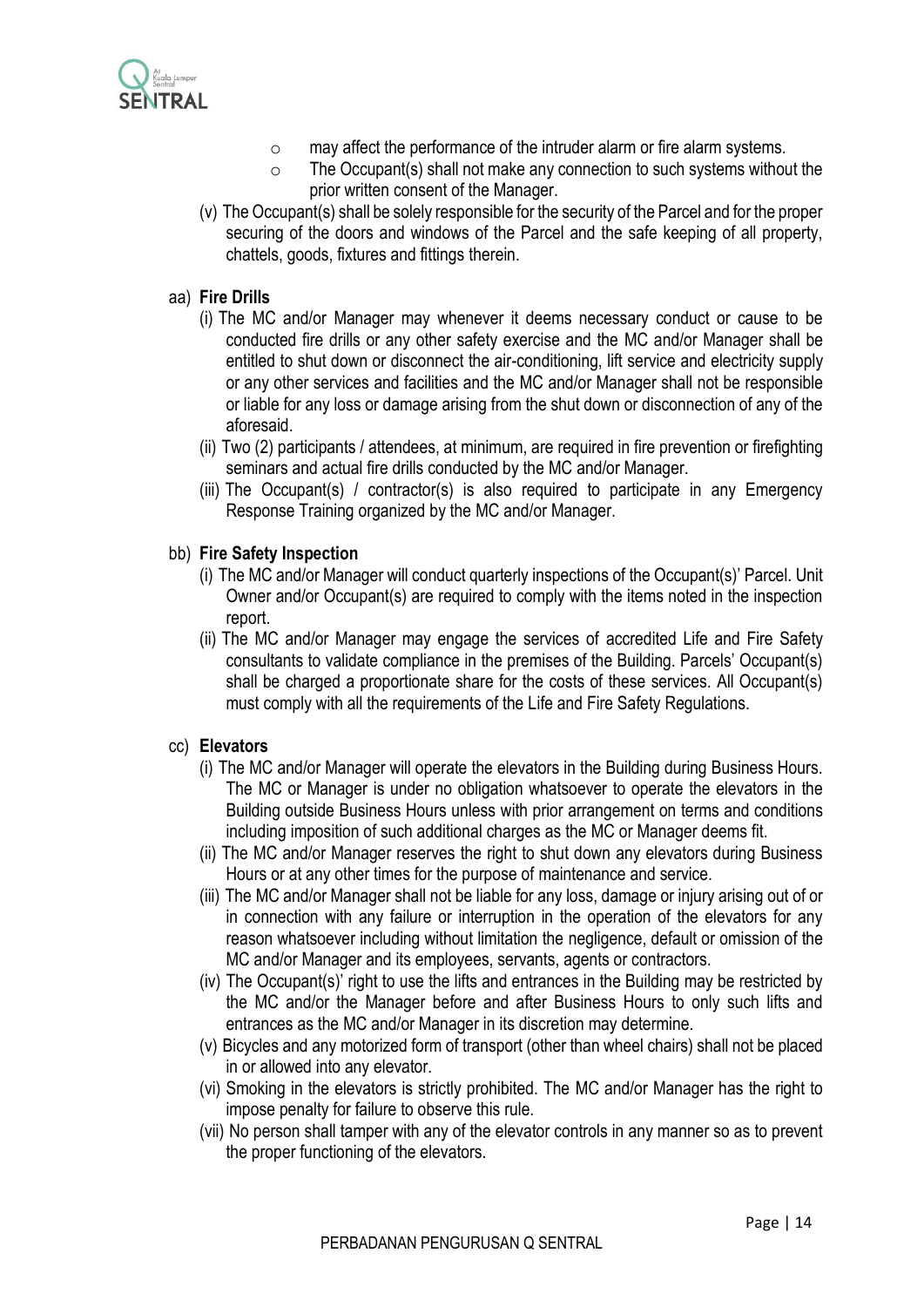

- (viii) In the event of power failure or fire or other emergencies, Occupant(s) and/or their guests or invitees must not use the elevators but should instead use the stairways and other emergency exits to vacate from the Building.
- (ix) The Occupant(s) must inform the Manager of any shifting or delivery of heavy or bulky items using the designated goods elevators at least 24 hours in advance so that proper arrangement can be made to avoid causing any inconvenience to other users. The passenger elevators may not be used for the shifting or delivery of any goods in which case the designated goods elevator should be used.

#### dd) **Air-Conditioning and Ventilation**

- (i) The MC and/or Manager will provide air-conditioning to the Common Property during Business Hours. The MC and/or Manager is under no obligation whatsoever to provide air-conditioning to the Common Property outside Business Hours unless with prior arrangement on terms and conditions including imposition of such additional charges as the MC and/or Manager deems fit.
- (ii) The MC and/or Manager reserves the right to shut down the air-conditioning system or any part thereof during Business Hours or at any other times for the purpose of maintenance, repair and service.
- (iii) The MC and/or Manager shall not be liable for any loss, damage or injury arising out of or in connection with any failure or interruption in the air-conditioning for any reason whatsoever including without limitation the negligence, default or omission of the MC and/ or Manager and their respective employees, servants, agents or contractors.
- (iv) The Occupant(s) shall not do anything which interferes with the air-conditioning or ventilation within the Common Property or which imposes an additional load on the Building's air-conditioning or ventilation plant and equipment, including but not limited to opening or keeping open the external doors and windows of the Parcel.

#### ee) **Notices of Accidents or Defects**

- (i) The Occupant(s) / contractor(s) shall give prompt notice of any defects in the water pipes, gas pipes electric installation or fixtures which come to his knowledge or any other accidents that may have arisen thereby or any circumstances likely to be or cause any danger, risk or hazard to the Parcel and/or the Building or any person therein.
- (ii) The Occupant(s) / contractor(s) shall report immediately to the MC and/or Manager all incidents, accidents, near misses, dangerous occurrences and/or occupational and infectious diseases.
- (iii) The Occupant(s) / contractor(s) shall submit the above reports within 24 hours to the MC and/or Manager.

#### ff) **Accumulation of Dirt / Rubbish / Debris**

The Occupant(s) shall not cause any accumulation of dirt, rubbish or debris in or outside the Parcel and shall not store any goods or vehicles in any part of the Common Property, Building and/or the Said Land so as to cause obstruction and shall maintain the general condition and appearance of the Parcel particularly as regards the exterior walls windows or partitions in a presentable condition so as not to affect the general image of the Building as a prestigious development.

#### gg) **Removal of Furniture**

The Occupant(s) and/or guests or visitors shall not alter or remove furniture, furnishings and other common property located in the Common area of the Building.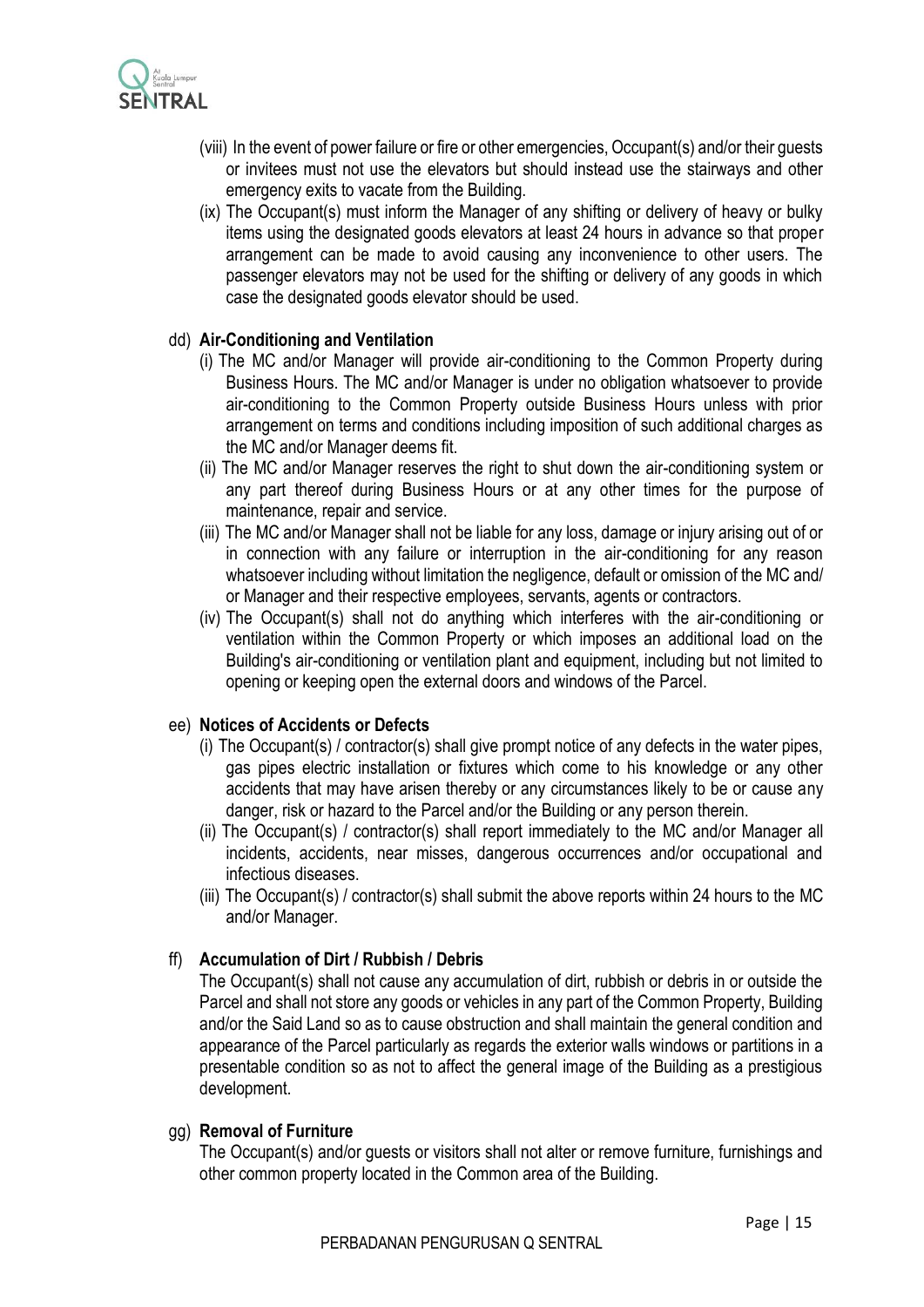

## hh) **Security Rules**

The Occupant(s) shall comply and shall cause their guests or invitees to comply with all the security rules, regulations and directions laid down by the MC and/or the Manager from time to time.

## ii) **Use of Common Property**

- (i) The Occupant(s) shall or shall cause their guests or invitees to use the Common Property only for the purposes for which it is reasonably suited and which are incidental to the use and occupancy of the Parcel and in this regard shall observe and shall cause their guests or invitees to observe all directions, rules and regulations.
- (ii) Rental of Common Area / Facilities
	- (aa) Rental Procedures
		- a. Fill in the Facilities Rental Form for booking
		- b. Send in official letter to MC (if necessary)
		- c. Make necessary payment
		- d. Collect key and return key after event
		- e. Send official letter to request for refund deposit (inspection if necessary)
		- f. Refund payment
	- (ab) Organisation And/Or Participant Conduct
		- a. All programs or activities should be conducted in such a manner as not to be disruptive to others in terms of excessive noise, offensive material, etc as clearly stated in Q Sentral House Rules, which have been adopted as additional bylaws in the 1st Annual General Meeting (AGM) on 3rd June 2016.
		- b. Rental charges and a security deposit imposed on organizer at a rate agreed by the Joint Management Committee (JMC) and is payable within (7) working days prior to the booking.
		- c. All materials including food, drink, trash, or leftover supplies must be removed from the room/ event area or placed into the trash containers. Failure to do so will result in additional charges to organizer for clean up time and labour charges and/or the security deposit shall be deducted/ forfeited accordingly.
		- d. If any damage occurs to the venue during the set-up or function period, the organizer will be liable for any rectification works. The organizer must rectify the damage and restore them to its original condition. All rectification charges will be borne by the organizer.
		- e. Some events may require the Auxiliary Police or Security Services to be on duty throughout the duration of the event. Costs incurred will be charged to the organizer and included as additional fees.
		- f. The Joint Management Body of Q Sentral is not responsible for any losses or injuries suffered by any persons as a result of activities sponsored by the reserving organization. These incidents should be reported to the Information Counter immediately.
		- g. The Q Sentral facilities are designated as smoke and alcohol free. No exception shall be given for any event. The event organizer or its client (tenant) shall ensure compliance to these guidelines.
		- h. Violations of any Q Sentral policies and rules may result in the loss of reservation privileges, charges or both.
	- (ac) Facility Guidelines And Usage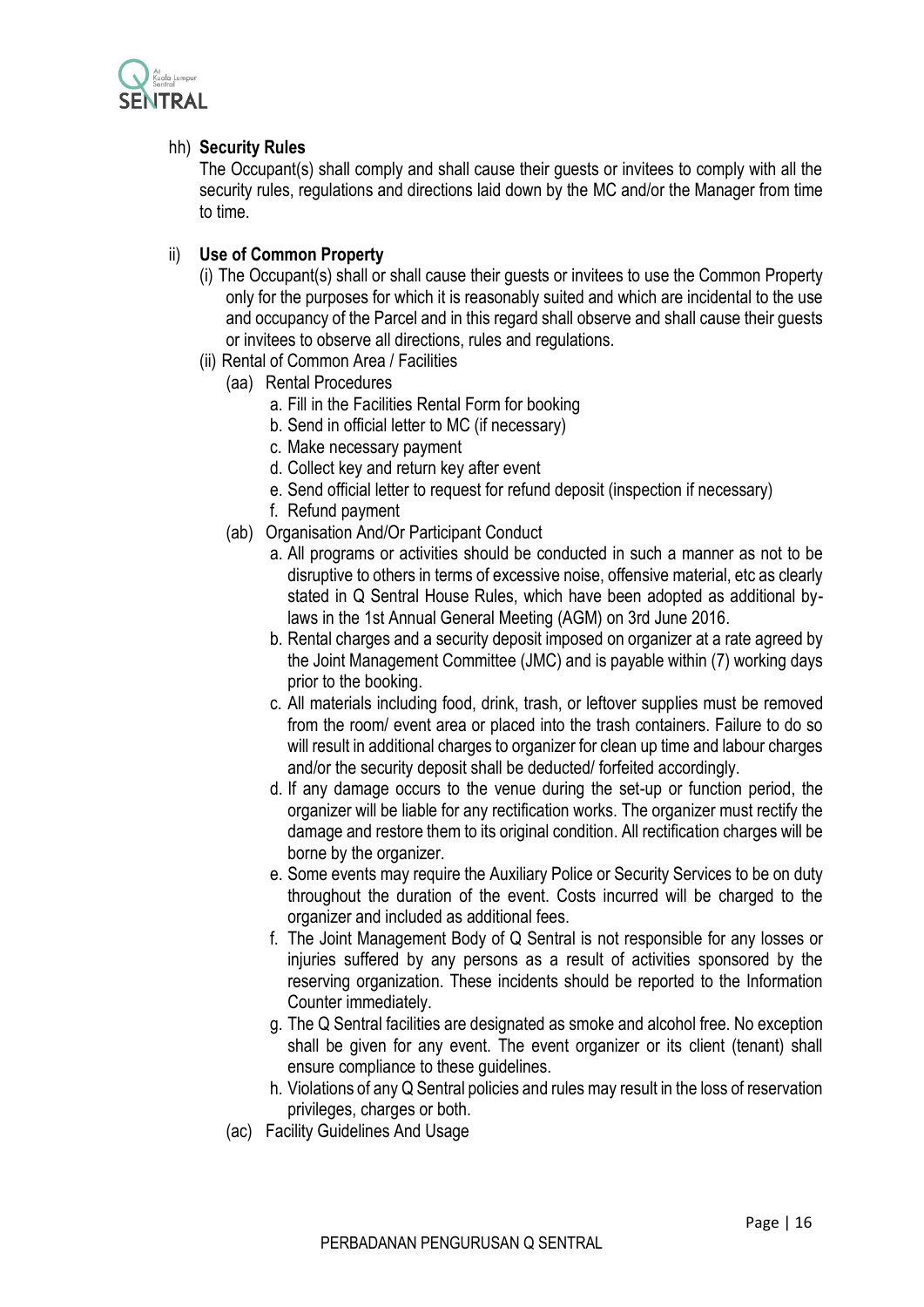

- a. Storage space is not available. Q Sentral Joint Management Committee is not responsible for any materials or equipment left in the building overnight, during breaks, or after events.
- b. Decorations, signage, banners and other materials must not be attached to walls, windows, doors, painted or papered surfaces, or displayed in any area of the building. In addition, notices, fliers, handbills, etc. may not be distributed on the tables, chairs, window ledges, etc. in the facility. Handbill, fliers, notices etc. may only be distributed from the organization tables with an approved reservation.
- (ad) Application and Cancellations
	- a. All applications must be made via email or formal letter to Q Sentral Joint Management Committee (JMC) at least one (1) week prior to the event and the organizer must notify JMC for any cancellation of confirmed reservations 48 hours before the event, or by noon on Friday for a weekend event.
- (iii) Water Dispenser Installation at Common Area
	- (aa) Collect agreement at the Management Office This agreement is valid for one (1) year and to be renewed on the next calendar year
	- (ab) The owner of the water dispenser is responsible for the maintenance of the installed water dispenser
	- (ac) A copy of the maintenance schedule (between the owner and service provider) should be attached together with the agreement on annual basis (upon renewal)
	- (ad) Both the installation and maintenance charges are to be borne by the owner of the water dispenser
	- (ae) The pantry is a common area. Therefore, the owner agree that everyone will have full access any facilities located in the area
	- (af) The owner will be liable for any uneventful incident such as pipe burst, resulting in slippage, falling risks, defects, vandalism, incident etc. as a result of such installation at the designated common area
	- (ag) No additional piping is allowed for the installation;
	- (ah) Size of the water dispenser and the method of installation must be approved by the Management Office prior to installation
	- (ai) To make good and defects of the common area / associated facilities in the event that the owner decides to remove the installation.
- (iv) Application for Photography or Videography
	- (aa) Photography or Videography in the Building and its surrounding premise would require the Management's approval.
	- (ab) Charges shall be imposed separately for tenant and non- tenant or commercial usage.
	- (ac) A refundable deposit of RM 1,000.00 for tenant or owner shall be charged for either usage of photography or videography for the first 8 hours and followed by a nominal fee of RM 100.00 per hour for every consecutive hour.
	- (ad) For non-tenant, non-occupant or for commercial usage a deposit of non-refundable RM 2,500.00 is charged for the first 8 hours followed by RM 200.00 per every consecutive hour.
	- (ae) The applicants or its company are solely responsible for any damages or loss incurred as a result of the said photography or videography session.
- (v) Application to use Common Area for Event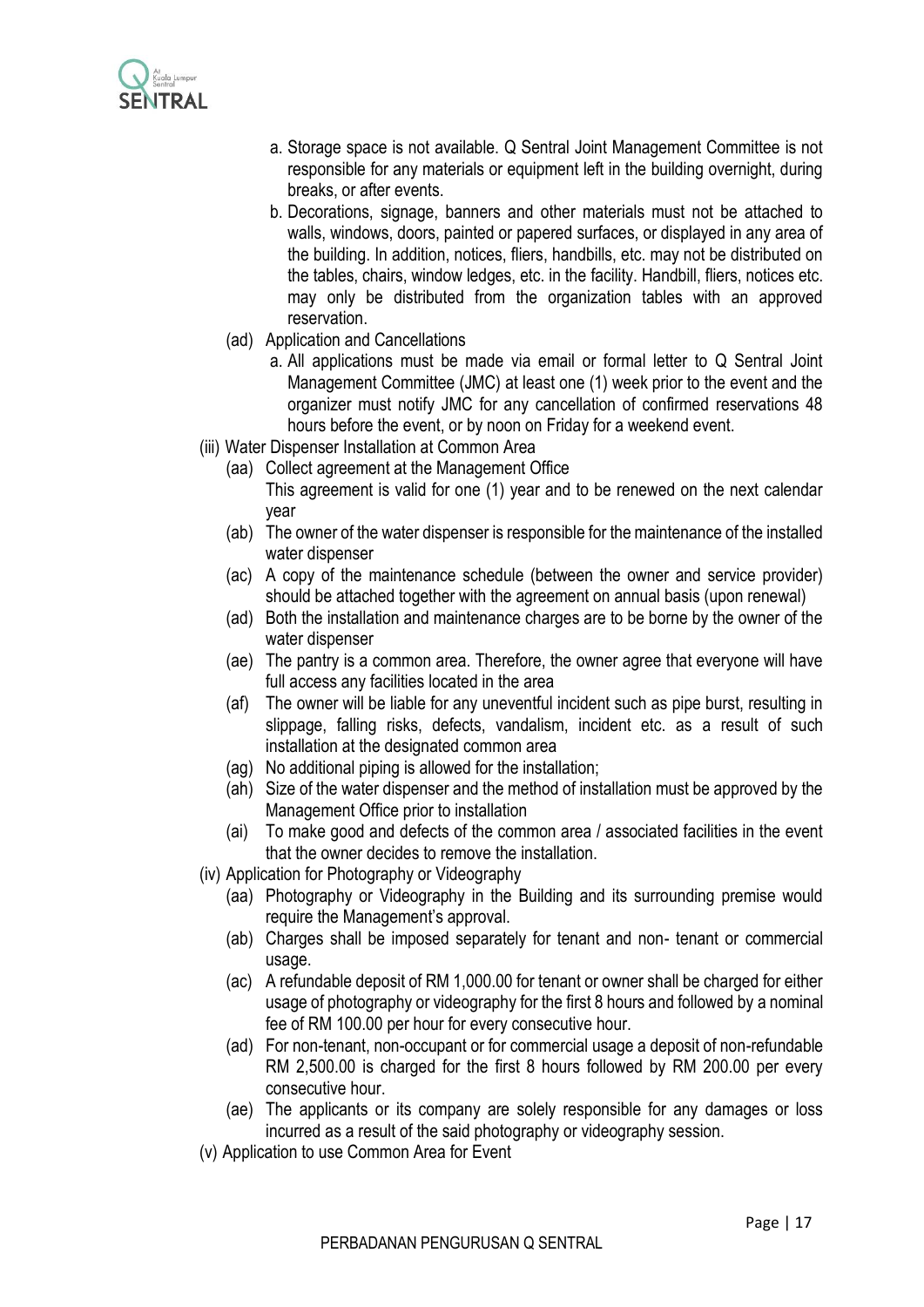

(aa) Occupants are not allowed to conduct any event at the common area. Any event or small celebrations are to be conducted within the occupant's vicinity without interrupting or causing any inconvenience to others. Waste, such as food and beverages, are to be packed and thrown into the refuse chamber located at LG2.

## jj) **Damage to Common Property**

The Occupant(s) shall be liable for all costs and expenses incurred by or on behalf of the MC to repair, replace or restore any damage or destruction of Common Property or any part thereof where such damage to or destruction is caused by or contributed to by the Occupant(s) or its guests, invitees, agent(s) or contractor(s).

#### kk) **Lion Dance Performance**

- (i) Tenants are to inform and get written consent from all the other tenants on their floor
- (ii) Rules and Regulations
	- (aa) Lion Dance performance can be held during working hours.
	- (ab) Lion Dance are to be held for a maximum of 30 minutes only.
	- (ac) Lion Dance to be held within the office premise and the office entrance only.
	- (ad) No firecrackers allowed
	- (ae) Tenants are to clean all disposal (if any) during the event or else the Building Management shall penalise them based on the House Rules.
- ll) **Installation of Telecommunication Wiring / Cables from MDF / SDF Room or Inter-Floors Connection**
	- (i) Prior to the commencement of any telecommunication wiring or cabling works from MDF / SDF and/or the riser rooms and subject to availability, the Occupants shall be obliged for each installation to comply with the following:
		- (aa) To submit a letter of application, stating the purpose of installation and specifying the method of statement of the installation to be approved in writing by the JMC / MC
		- (ab) The cable shall run as a stand-alone cable, enclosed in proper ducting; along the existing ducting with proper labelling
		- (ac) To ensure that the cabling work is in compliance to other technical / building requirements as advised by the JMC / MC
		- (ad) To provide a letter of undertaking and indemnity in the form prescribed by the JMC / MC
		- (ae) To pay a One-Time Access Charge per installation, amounting RM 10,000.00 to the JMC / MC. The said payment shall be levelled against all owners / occupants currently using the building telco riser.

#### 4. **RENOVATIONS / REMOVALS**

- a) The MC and/or Manager shall be informed at least two (2) days in advance of any removal activities involving a professional mover or large items of furniture. The Occupant(s) shall ensure that the Common Property or the Building are not damaged in the course of such activities and put in place the necessary protection materials. Any container(s) parked within the compound of the Building for purposes of moving in or out must be removed immediately upon completion of such activities.
- b) No renovation work shall be carried out without the prior written approval of the MC and/or Manager.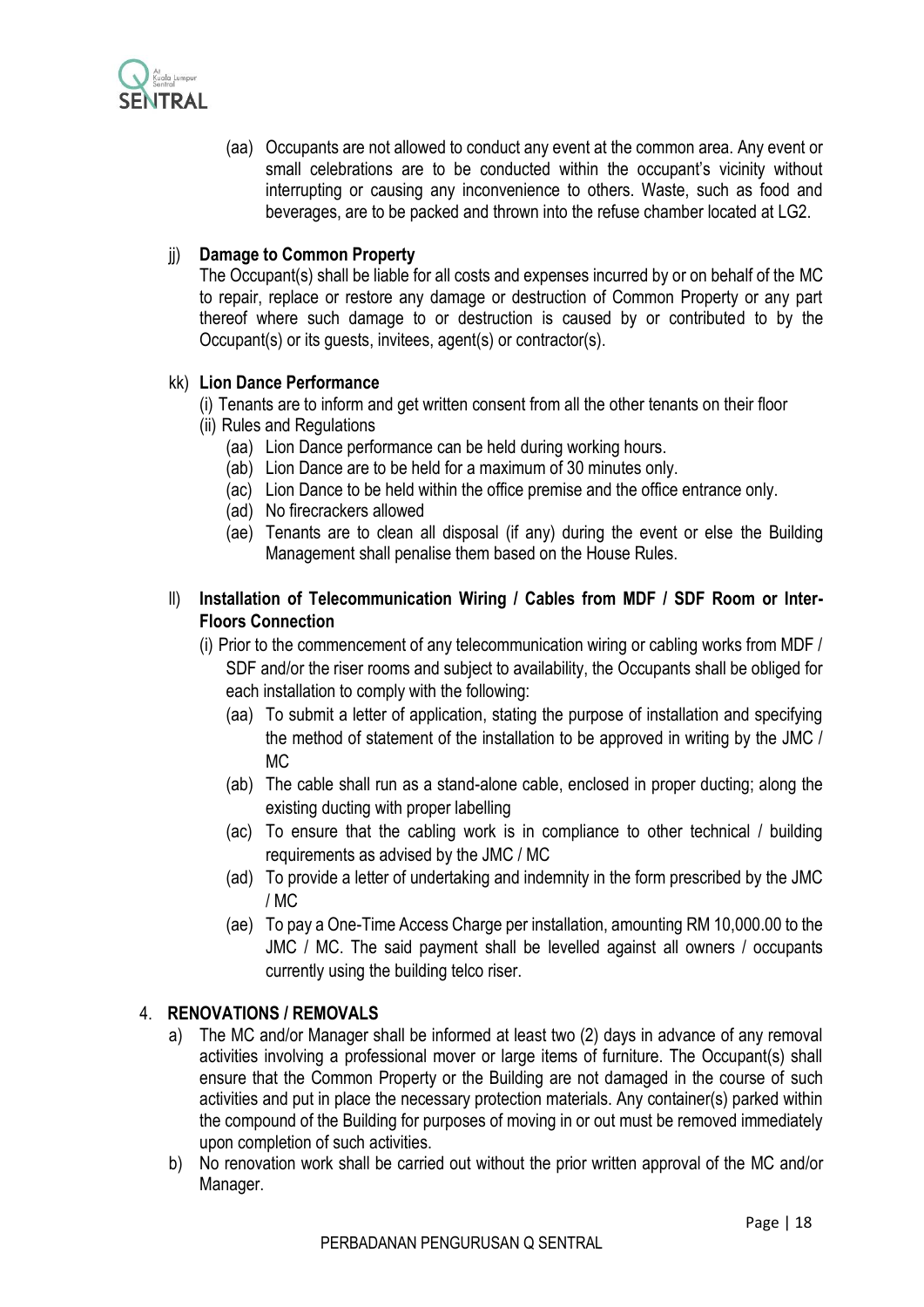

- c) The Occupant(s) shall ensure that a list of names and identity cards of the contractors and workers be submitted to the MC and/or Manager and/or the security guards / teams at the main guardhouse / reception / control room for security purposes prior to commencement of renovation works. The Occupant(s) shall ensure that the contractors agree to their vehicles being searched by the security guards / teams on duty as and when required.
- d) Prior to the commencement of the construction or renovation works, the Occupant(s) shall be obliged to submit to the MC and/or Manager the following documents:
	- (i) a letter of application stating the duration of the renovations which must not exceed three (3) months, however, subject to a further extension of three (3) months and to be approved by the MC and/or Manager;
	- (ii) a copy of the renovation plans / drawings, duly endorsed by a registered architect and/or engineer (if applicable);
	- (iii) application for Permit to Work (PTW) at least three (3) days before the commencement of work. Work is only allowed to resume after getting official approval. In the event foreign workers are employed, Occupant(s) must employ only those with valid work permits and passports;
	- (iv) a copy of the Renovation Work Security Clearance Form;
	- (v) a letter of undertaking and indemnity in the form prescribed by the MC and/or Manager; and
	- (vi) a letter of approval from the Appropriate Authorities (if applicable).
- e) The Occupant(s) and/or the contractor(s) is required to ensure the workplace is properly maintained, clean and tidy at all times.
- f) The Occupant(s) / contractor(s) must comply with Safety Health instructions issued by the MC and/or Manager or their representatives such as by Duty Officer, Safety Supervisor, Safety Officer, Safety Manager, Operation Manager, Building Executive, Engineer and Chargeman.
- g) The Occupant(s) and/or contractor(s) shall provide and maintain the necessary personal protective equipment such as safety shoes, safety helmet, safety gloves, safety goggles, safety apron, safety musk, ear plug and any personal protective equipment relating to the work being carried by the workers. The personal protective equipment used or provided should be approved by Jabatan Keselamatan Kesihatan Malaysia (JKKP) or SIRIM.
- h) The Occupant(s) / contractor(s) has to ensure that their workers and suppliers wearing a proper attire. Slippers and sandals are not allowed.
- i) The Occupant(s) and/or contractor(s) is responsible to ensure public is protected from the hazard associated with the work carried out by them.
- j) The Occupant(s) and/or contractor(s) is responsible to provide suitable and sufficient number of safety signage, warning tape and safety equipment at the work area the renovation / repairing works.
- k) The MC and/or Manager or his representatives has the right to issue STOP WORK ORDER notice to the Occupant(s) / contractor(s) if the work area is unsafe and unhealthy to the workers, other occupants and public or fails to comply with Safety, Health and Environment rules and regulation.
- l) Any legal action / punitive / corrective action taken by authorities or the public as a result of negligence, delay or refusal to comply / cooperate with the MC and/or Manager shall be under Occupant(s) / contractor's full responsibility.
- m) The MC and/or Manager has the right to remove any staffs / suppliers of the contractor / machinery / equipment / work materials / tools and as such from the workplace, which can affect the safety and health environment of the workers, other occupants, public at the workplace or business outlet.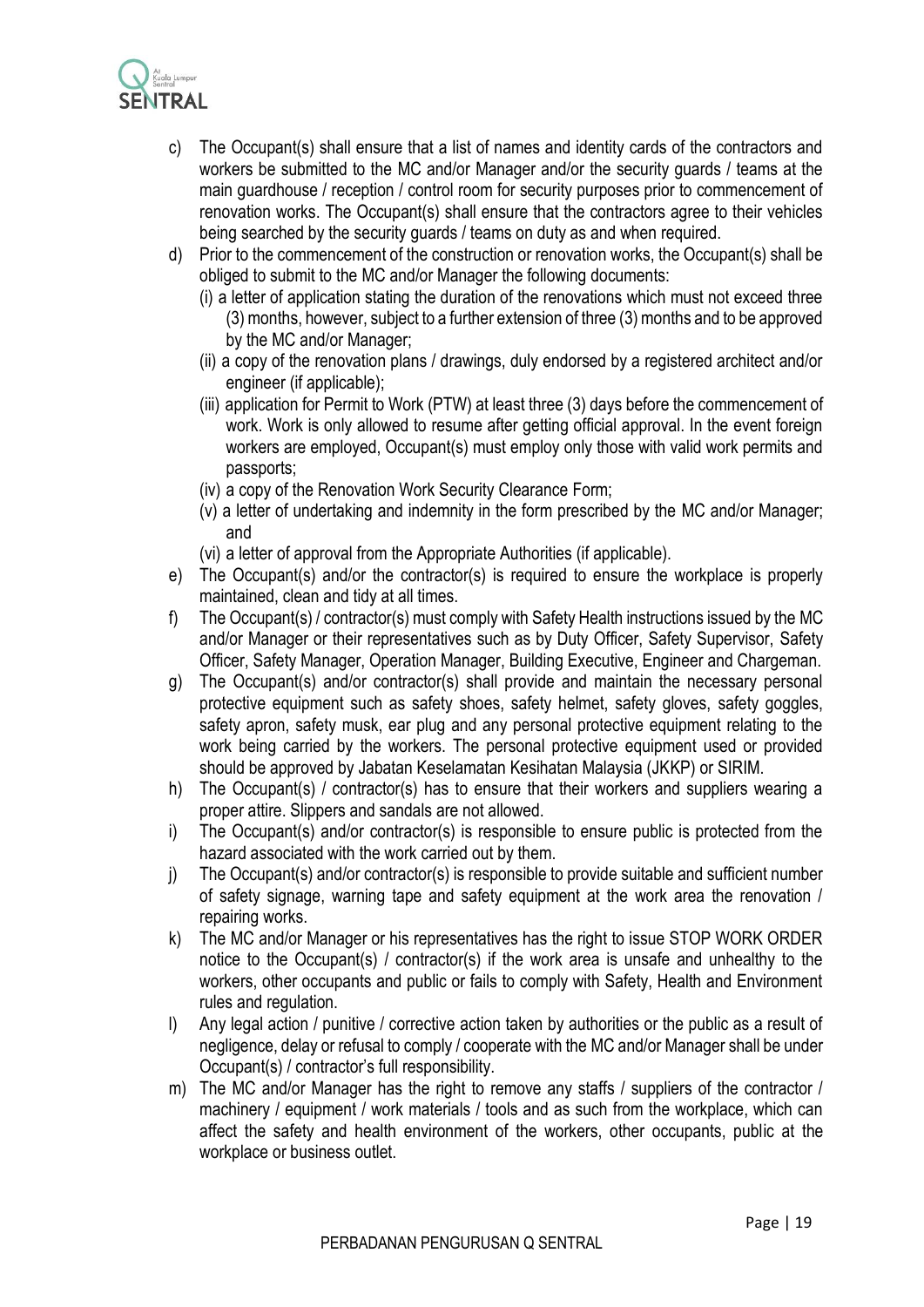

- n) The Occupant(s) / contractor(s) is required to attend safety, health and environment briefing organised by the MC and/or Manager prior to commencement of work and conduct safety tool box once a week to the workers.
- o) All requests to undertake renovation works must be prepared and planned by professional architects / engineers / contractors, the plans of which must be submitted to the MC or Manager who will arrange for a technical review of any impact on the nearby buildings, facilities and amenities, the Building and/or the Said Land. This process may involve the proposed plans being scrutinised by the MC's or Manager's appointed consultants, the professional fees of RM 1,000.00 which will be borne by the Occupant(s).
- p) A renovation deposit ("**Renovation Deposit**") of RM 10,000.00, must be paid to the MC or Manager prior to any commencement of works on the Parcel. The Renovation Deposit is to ensure that the Occupant(s) makes good all damages to the Common Property, the Building and/or the Said Land or any part thereof caused in the course of completing renovations and/or ensures that the Occupant(s)' contractors / agents conduct themselves in a reasonable manner and do not cause nuisance or inconvenience to others.
- q) The onus shall be on the Occupant(s) to obtain the approval of the Appropriate Authorities for all renovation works prior to any commencement of works on the Parcel and arrange for all inspections.
- r) Prior to the commencement of any renovation work, the MC and/or the Manager and the Occupant(s) will inspect, record and photograph (if necessary) the existing condition of any areas of the Building and/or the Common Property which may be affected or damaged in the course of carrying out the renovation work, delivery of materials, removal of debris or movement of workmen.
- s) Workmen shall be permitted to use the restroom located within Common Property on the strict condition that the workmen are to keep the restroom clean and tidy at all times. Failure to comply will result in the workmen being banned from the Said Land. Failure to comply will result in the Occupant(s) having to clean the restrooms at the costs and expense of the Occupant(s).
- t) The MC and/or Manager may at their absolute discretion retain part or all of the Renovation Deposit to pay any costs incurred to make good damage to Common Property or the adjoining Parcels or any part of the Said Land if it is not immediately made good to the satisfaction of the MC or the Manager. The MC or Manager may deduct a sum from the Renovation Deposit as penalty for unacceptable conduct of the Occupant(s)' contractors or agents, such deduction to be determined by the MC and/or Manager. Unexpended monies from the Renovation Deposit will be returned free of interest within after completion of renovation.
- u) Notwithstanding the payment of the Renovation Deposit by the Occupant(s), in the event the costs incurred by the MC and/or Manager in making good such damage should be more than the Renovation Deposit, the Occupant(s) shall reimburse to the MC and/or Manager within seven (7) days from the date of receipt of a notification from the MC and/or Manager of the amount so expended, the difference between the amount so expended and the Renovation Deposit.
- v) The Occupant(s) shall execute and deliver to the MC and/or Manager such letter or other document for the release of and/or indemnity of the MC and/or Manager as the MC and/or Manager may require in respect of such redecoration, renovation, addition, alteration, extension, demolition and/or other variation.
- w) All renovation works including delivery of goods and materials can only be carried out between **6.00 pm to 6.00 am**, Mondays to Fridays and, between **1.00 pm on Saturday to 6.00 am on Monday** and between **12.00 am to 11.59 pm** on public holidays. All contractors or workers shall leave the Parcel and the Building by 6.00 am every day (save and except for Saturdays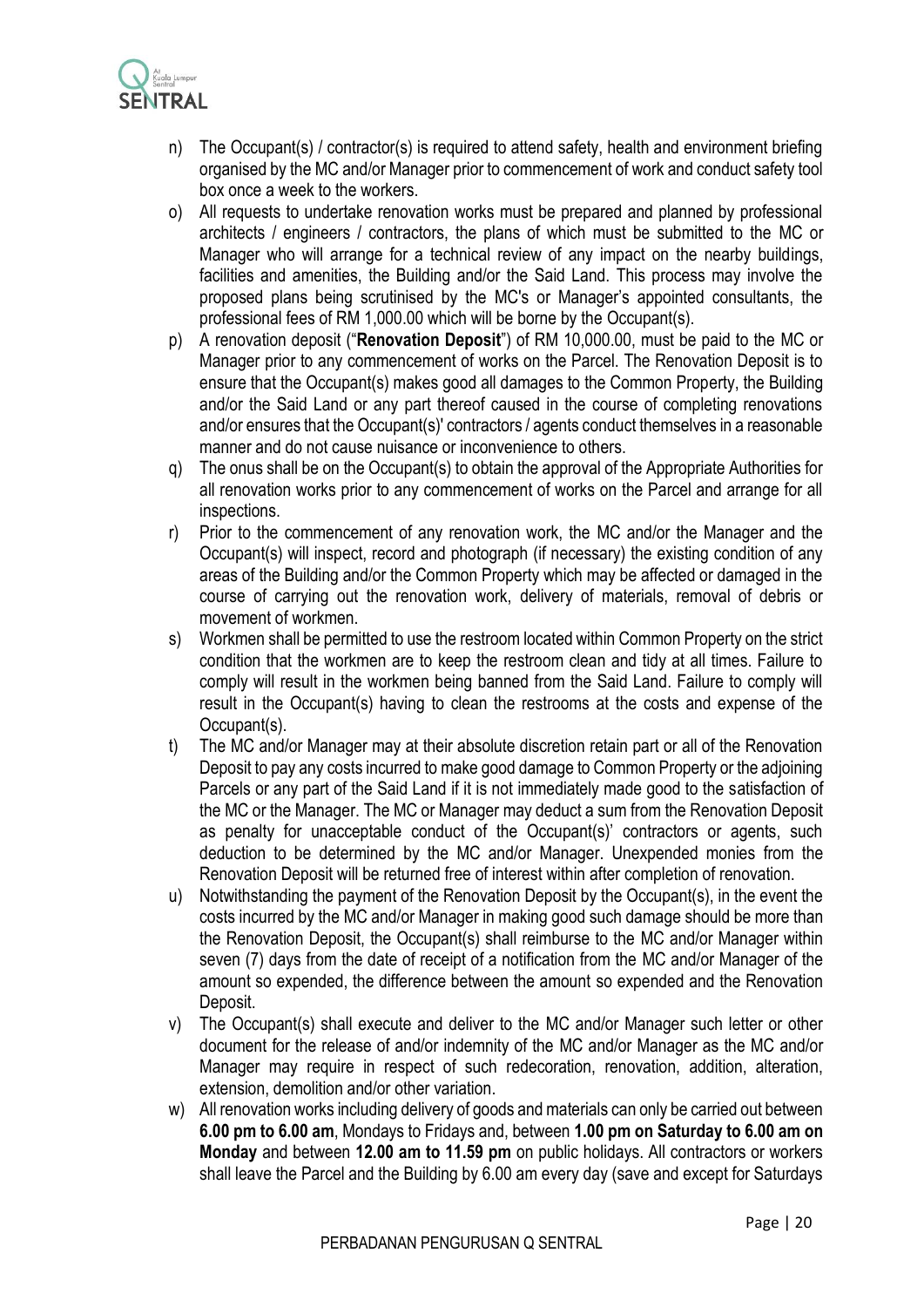

and Sundays). In exigency, the Occupant(s) may carry out Renovation Works beyond the Business Hours subject to the Landlord's prior written approval.

- x) Disposal of renovation debris is the responsibility of the Occupant(s) and must be undertaken on a daily basis to avoid stacking and accumulation of debris resulting therefrom.
- y) All renovation parcels must be free of mosquito breeding ground.
- z) All clogged drains as a result of the renovation works must be cleared immediately.
- aa) All contractors or workers are to avoid causing any disruption or disturbance to the other users. (Workers and contractors include workers for urgent repair works, air condition serviceman etc).
- bb) No hacking of wall, penetrating of walls, ceiling and flooring is permitted, save and except with the written approval of the MC and/or Manager.
- cc) The Occupant(s) shall not:-
	- (i) without the MC's and/or Manager's prior written consent (which may be given or withheld at the MC's or Manager's absolute discretion), carry out or effect or cause to be carried out or effected, any renovations, alterations, additions or other variations whatsoever in, on, about or to the Parcel or install or cause to be installed any fixtures or fittings (electrical or otherwise) in, on or about the Parcel, which may or would involve or necessitate any amendment, modification, alteration or variation howsoever of or to the Building Plans (or any part thereof) or the submission of further plans to the Appropriate Authority for approval;
	- (ii) after delivery of vacant possession of the Parcel to the Occupant(s), without the MC's or Manager's prior written consent (such consent not to be unreasonably withheld), carry out or effect, or cause to be carried out or effected, any renovations, alterations, additional or other variations whatsoever in, on, about or to the Parcel or instal or cause to be installed any fixtures or fittings (electrical or otherwise) in, on or about the Parcel which may or would involve or necessitate any amendment, modification, alteration or variation howsoever of or to the Building Plans (or any part thereof) or the submission of further plans to the Appropriate Authority for approval; and
	- (iii) without prior written consent of the MC and/or Manager carry out or effect, or cause to be carried out or effect any redecoration, renovation, alteration, addition, extension, demolition or other variation whatsoever or howsoever in, on or about the Parcel. PROVIDED ALWAYS THAT no redecoration, renovation, alteration, addition, extension, demolition or other variation whatsoever or howsoever may be carried out or effected in, on or about the Parcel at any time which may or would alter or affect the external appearance or the external facade of the Parcel or the Building or which may or would affect the structural stability of the Building and/or any other building within the vicinity of the Said Land.
- dd) The Occupant(s) shall not, and shall at the Occupant(s)' own cost and expense cause procure and ensure that the Occupant(s)' contractors or any person or company so engaged or entrusted by the Occupant(s) as regards such redecoration, renovation, alteration, addition, extension, demolition and other variation whatsoever or howsoever in, on, about or to the Parcel shall not, in any manner:-
	- (i) damage, or cause any damage to, any part of the Building, the Common Property and/or the Said Land;
	- (ii) store or keep any building materials and/or construction equipment in, on or about the Common Property, the Building and/or the Said Land save inside and within the Parcel or erect any worker's quarters or store in, on or about the Common Property, the Building and/or the Said Land or block or obstruct any part of the Building, the Common Property and/or the Said Land;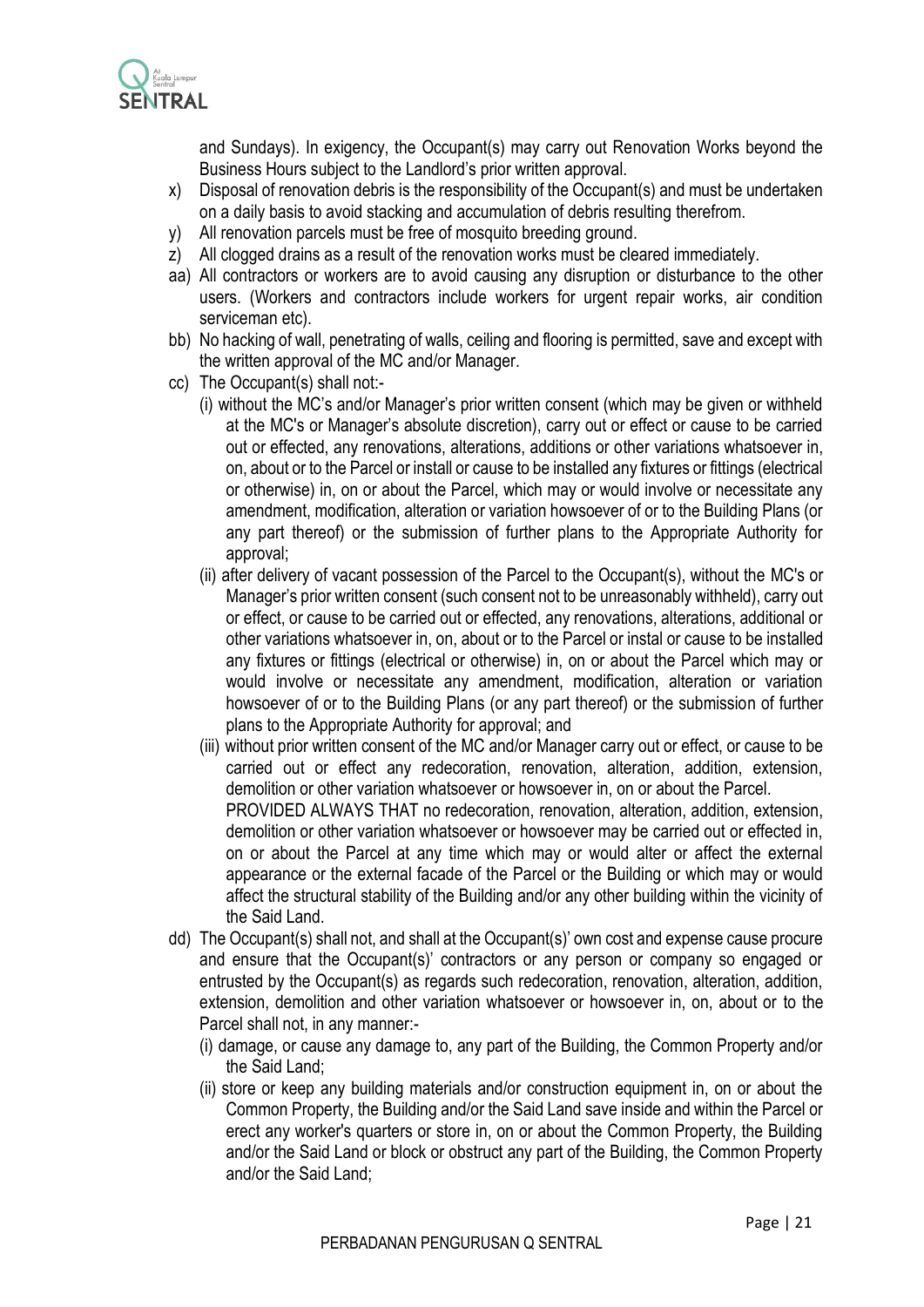

- (iii) dump any debris waste or redundant materials in, on, about or within the Common Property, the Building and/or the Said Land. The Occupant(s) shall, and shall ensure that the Occupant(s)' contractor shall expeditiously and properly remove all debris, surplus, goods, materials;
- (iv) carry out or execute any works for or relating to such redecoration renovation, addition, alteration, extension, demolition and/or other variation except during the times and on such days as the MC and/or Manager may stipulate; and
- (v) cause any inconvenience to any of the other users unless such inconvenience is unavoidable.
- ee) In the event of the Occupant(s)' contractors breaching any of the provisions of this item the MC and/or Manager may, in addition to their remedies under Item 4(k) above, at their sole and absolute discretion issue a "stop work order" until the breach concerned is rectified and remedied, at the costs and expense of the Occupant(s)' contractor, to the full satisfaction of the MC and/or Manager. In such an event the MC and/or Manager shall not be liable to the Occupant(s) and/or any other party for any loss suffered by the Occupant(s) or any other party as a result of such an order.
- ff) All delivery, removal and renovation works must be reported at the security checkpoint prior to the work being carried out. The MC and/or Manager reserves the right to refuse entry to any unknown, unauthorized or unreported personnel for whatsoever purposes.
- gg) All contractors and workmen must report at the security check-point / reception to obtain identification passes and must wear and display their identification passes at all times whilst in the Building and/or the Said Land. No contractors or workmen are allowed to wander around the Building and/or the Said Land. Security personnel have the right to question any person in the Building and/or the Said Land and those contractors or workmen found without a proper identification pass may be denied entry into or ejected from the Building and/or the Said Land.
- hh) All deliveries, removals and workmen must use only the designated elevators and staircases so as not to cause any inconvenience and discomfort to other users.
- ii) All Occupant(s) and their contractors are NOT allowed to utilise water and/or electricity supply from the Common Property unless specific and express permission has been obtained from and granted by the MC and/or the Manager and for which an additional fees shall be levied by MC and/or Manager. Utility charges shall be imposed at the minimum rate of RM 1,000.00 per month throughout the renovation period over and above service charges for vetting of renovation submissions and approval of plans, technical, consultation, additional housekeeping, additional security, site supervision by the building management team, which have not been budgeted for within the scope of service charge.
- jj) Packing and crating materials must be promptly removed by the Occupant(s) and the Occupant(s)'s contractors to the dumping ground approved by the Appropriate Authorities outside the Building.
- kk) The renovation procedures are as follows:
	- (i) Engineer's Briefing
		- (aa) Check documents and requirements
		- (ab) Check outstanding amount by Accounts Department
	- (ii) Obtain Renovation Form
		- 1 month prior to the start of renovation work
	- (iii) GBI Compliance (if necessary)
		- Submit necessary documents to M&E consultant and architect for review
	- (iv) Local Authority Compliance

Submit necessary documents to OSC / BOMBA (CCC) / Malakoff for endorsement

(v) Submission & Approval of Renovation Form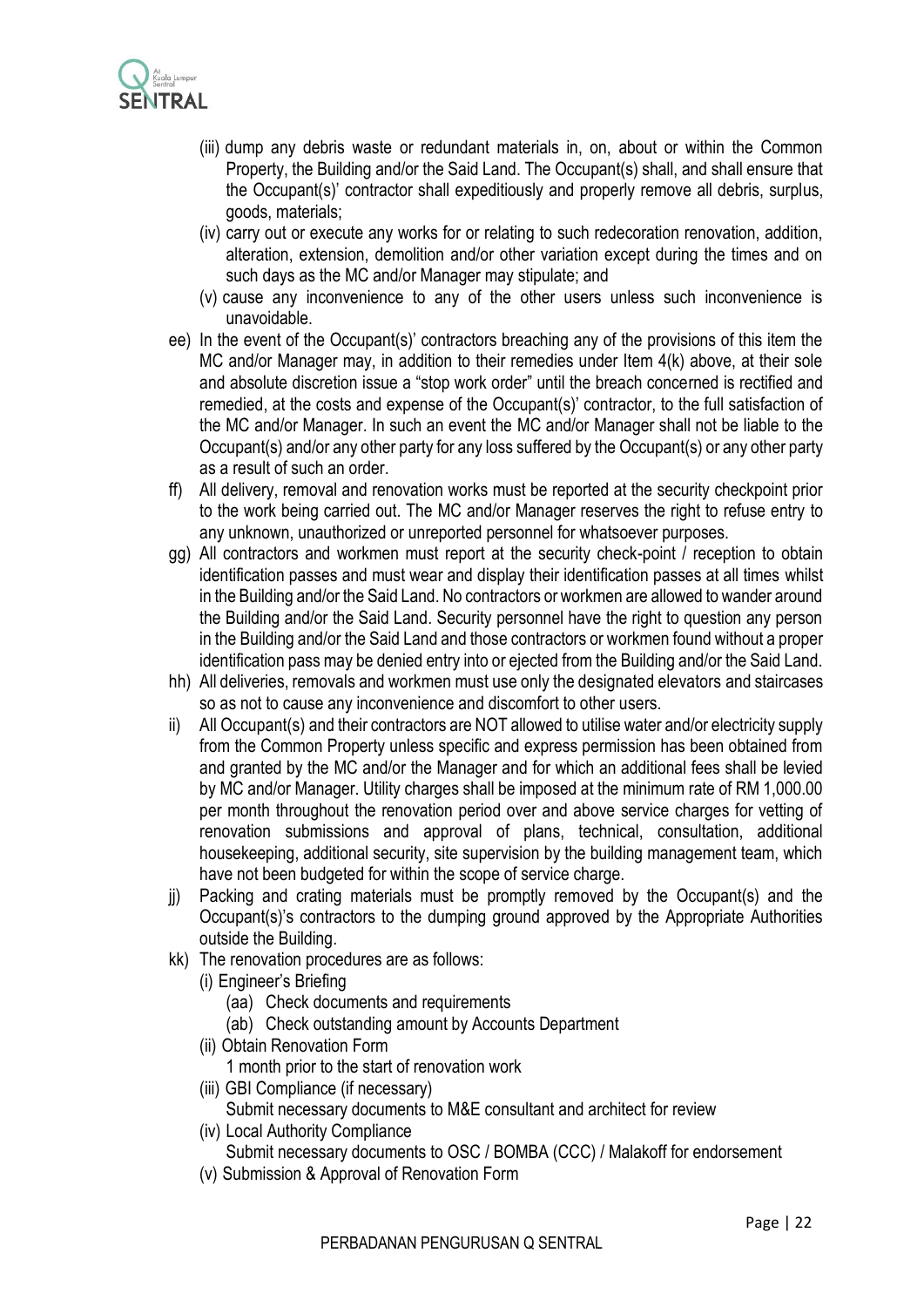

- (aa) Layout plan
- (ab) Single line drawing
- (ac) Renovation schedule
- (ad) List of workers (no UNHCR holder allowed)
- (vi) Renovation Administration Fees
	- (aa) Make payment for the renovation admin fees RM 150.00 per unit
- (vii) Payment
	- (aa) Deposit RM 10,000.00
	- (ab) Utility bills RM 1,000.00 per month
- (viii) Work Permit Application & Safety Briefing
	- (aa) House rules procedure
	- (ab) Four (4) days prior to the start of renovation work
- (ix) Start Renovation Work Duration: 1 month
- 
- (x) Sub-Meter Installation for All Utilities Duration: subject to compliance with Service Provider
- (xi) Final Inspection
- (xii) Check Penalty / Outstanding
- (xiii) Deposit Refund
	- Duration: 30 working days
- (xiv) Renovation Time

| Day                   | Time                           |  |
|-----------------------|--------------------------------|--|
| Monday - Friday       | 6.00 pm $-$ 6.00 am (next day) |  |
| Saturday              | 1.00 pm $-6.00$ am (Monday)    |  |
| Sunday                | whole day                      |  |
| <b>Public Holiday</b> | whole day                      |  |

### 5. **FOOD OPERATOR**

Kindly be advised that Perbadanan Pengurusan Q Sentral (PPQS) will be imposing the following rules / regulations to all food operators operating at Q Sentral building in accordance to the *Licensing of Food Establishment (Federal Territory of Kuala Lumpur) By Laws 2016* with immediate effect:

- (i) All food operators must obtain and display their valid business license from the respective authorities at their premises at all time;
- (ii) All food operators must be registered with the *Ministry of Health Malaysia* and display their valid certification of registration at the premises at all times and comply to the "Food Hygiene Regulations 2009" for both its employers and employees at all times including that of being medically fit (undergoes the appropriate medical examination and assessment of health condition) throughout its operations (Please refer to the "Food Hygiene Regulations 2009" handouts attached here)
- (iii) To install grease trap equipment according to the specifications determined by the Commissioner as provided under by-law 15 (please refer to *Schedule A* for details); and
- (iv) To install cooker hood / ventilation fan if the food operator is planning to cook in the unit and responsible to ensure that the system is properly maintain (only applicable to retail with LPG supplies). Building management will have random inspection to check on the maintenance schedule and system condition on site. Please note that at all times, no gas tank is allowed at the premises.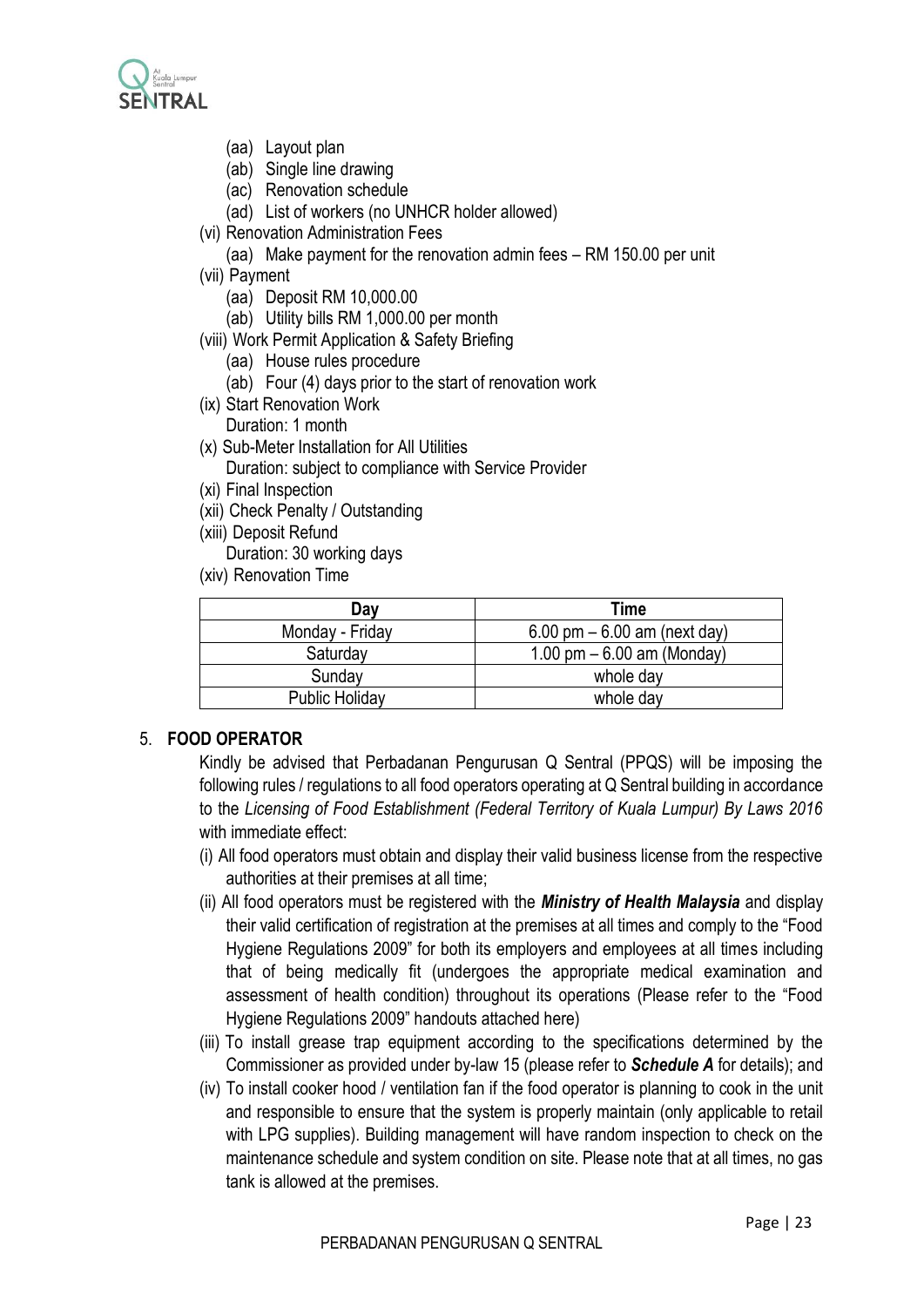

- (v) *Solid Waste Management (Food Waste)*: All food operators are fully responsible to manage/dispose their food waste on daily basis. In reference to Q Sentral's House Rules, (G) Refuse Disposal, item (ii), (iii) and (v):
	- o Refuse must be secured in non-porous polythene bags before being placed in trash containers;
	- $\circ$  All wet refuse should be thoroughly drained of any liquid, and care should be taken to prevent dripping on the floor; and
	- $\circ$  Dirt, rubbish or other refuse shall not be thrown into the sinks, lavatories cisterns or waste or soil pipes in the Parcel, the Common Property or elsewhere in the Building or the Project except in the trash containers and the Occupant(s) shall not allow anything to be done which might result in the clogging of the sewerage and drainage pipes serving the Building.
- (vi) *Additional Pest Control Treatment*: All food operators are responsible to hire/appoint a pest control as stated in Q Sentral's House Rules, (S) Keep Clean, Healthy & Safe / Pest Control, item (i):
	- $\circ$  The Occupant(s) shall keep clean or cause to be kept clean the Parcel, including the doors, windows, door frames, window frames and the interior walls of the parcel and take all practical steps to prevent infestation by vermin, rodents, insects and pests.
- **(vii)** In light of the recent flooding incident, PPQS has decided that any food operators who wish to install water filter to their units, they will be required to comply to the specifications set in *Schedule B* with immediate effect. Failure to do so, a fine of RM200.00 will be imposed and the management will remove and make good the water pipes and all costs will be back charged to the concerned food operator.

*The remaining page is intentionally left blank*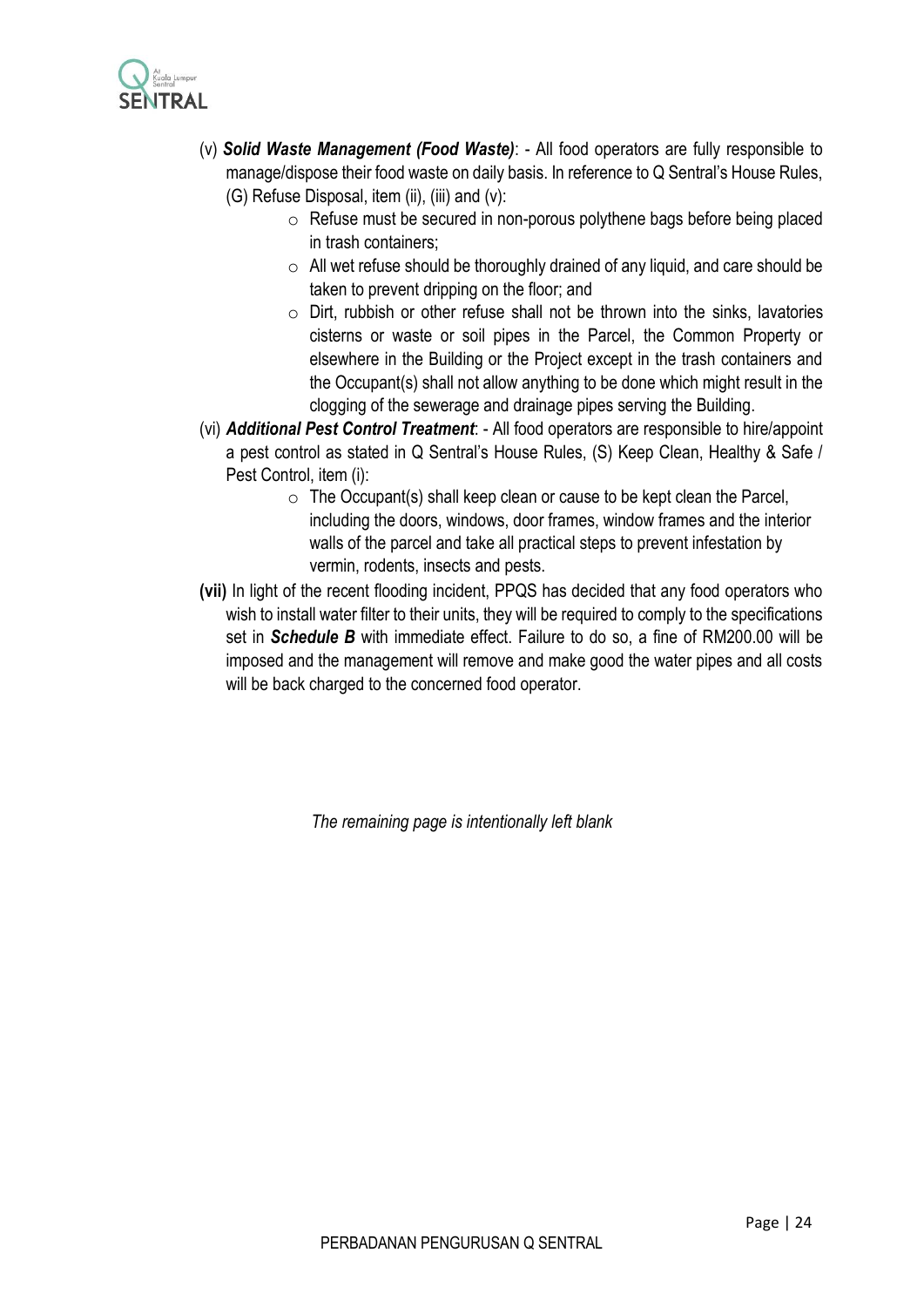

## **Schedule A**

## *Grease Trap Equipment*

- *(1) Any eating-house and restaurant shall provide and install grease trap equipment in accordance with the specifications determined by the Commissioner and ensure the sullage water from every sink in the eating-house or restaurant is channelled through the grease trap equipment. (Note: The recommended size for Q Sentral is 8 inch x 12 inch with a 40mm circumference PVC pipe outlet)*
- *(2) Waste from the grease trap equipment shall be channelled through a tunnel which has a direct connection into the sewerage system, septic tank or into any sewerage treatment system.*
- *(3) All trapped solid waste and oil in the grease trap equipment shall be disposed of in the manner determined by the commissioner. (Note: Food operator is responsible for the upkeep and maintenance of their grease trap and all scheduled waste must be disposed accordingly – prior arrangement to be made with Indah Water Konsortium Sdn Bhd)*
- *(4) The licensee shall maintain or cause to be maintained the grease trap equipment in the manner determined by the commissioner. (Note: Food operator is responsible to appoint licensed service provider for the upkeep and maintenance of their grease trap on regular basis)*
- *(5) Any licensee who fails to comply with this by-law commits an offence and will be subjected to a penalty of RM1,500.00 by Kuala Lumpur City Hall or Dewan Bandaraya Kuala Lumpur (DBKL).*
- *(6) Licensee are to engage a professional sewerage maintenance service provider for the servicing and maintaining of the grease trap regularly and minimum on a monthly basis. Licensee are to also keep the record of the services done to the grease trap, as it will be requested during the Facilities Management's monthly visits.*
- *(7) The Facilities Management will conduct spot checks, to ensure all food operators comply to the SOP. Should any incident occur which causing any damage to the common area and property, as a result of licensee failure to comply to the SOP, whereby the insurer declines the insurance claim, the owner are to bear the cost incurred.*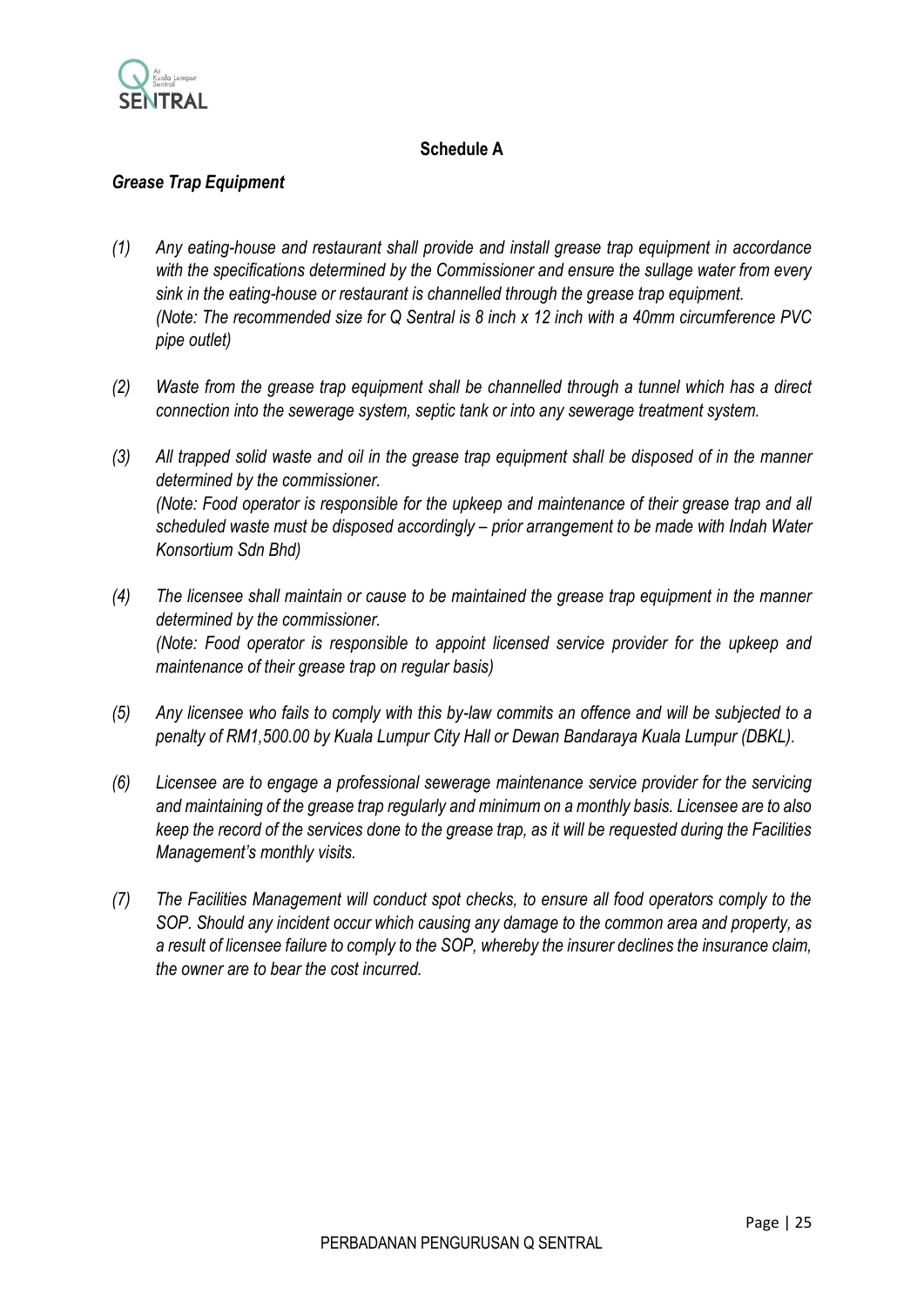

## **Schedule B**

### **Water Filter Requirement Specification**

System includes a manifold with built-in pressure gauge, inlet water shut-off valve, outlet check valve, mounting bracket, filter cartridge and scale-feeding system.

- $\circ$  Filter cartridges are  $\circ$  ring seal type.
- o System maximum operating pressure of 145 psi (10 bar) and operating temperatures of 100°F (37.8°C).
- o Filter cartridge incorporates carbon block media protected by a pleated pre-filter membrane.
- $\circ$  Cartridges are sanitary in design, requiring no contact with the filter media during cartridge changeout.
- o Filter cartridges requires no pre-activation.
- o The disposable filter cartridge MUST be replaced every 12 months, at the rated capacity or if a noticeable reduction in flow rate occurs.
- o The installation and asset liability of water filter is under tenants/owners responsibilities.

(Note: Must be pre-approved prior to installation and maintained regularly by an experienced contractor on timely basis to ensure that all are in order)



Diagram of recommended water filter commonly used in retail unit.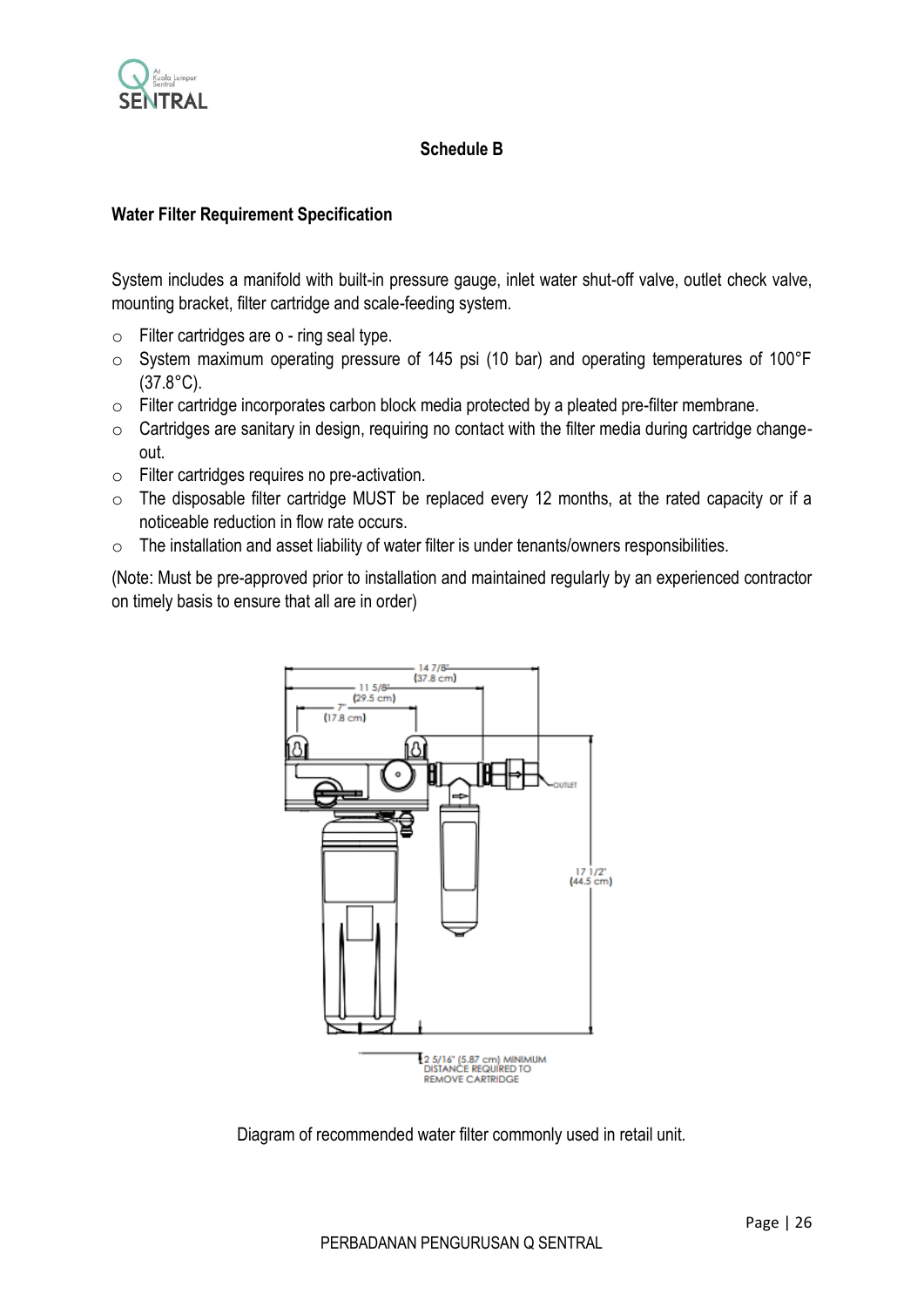

## 6. **HOT WORK PROCEDURE**

The following procedures have been developed and are to be followed by those required to perform hot work. They should also be used in conjunction with the confined space permit system. The purpose of this procedure is to ensure hazards are identified and appropriate controls are put in place prior to and during hot works being carried out.

### **(i) Scope**

- (aa) This Hot Work procedure shall apply to all workers and contractors, sub-contractors, labour hire workers and volunteers who carry out hot work on any plant or equipment or area that contains or has contained a flammable, combustible or explosive atmosphere including in a confined space, but excluding those works that are completed in the workshop.
- (ab) Permits may be provided to workers by the principal PCBU/contractor managing the project or the contract of works.

## **(ii) Definitions**

- (aa) Hot Work: Any work that produces open flames, hot slag or sparks. The Fire Code defines Hot Work as cutting, welding, brazing, soldering, grinding, thermal spraying, thawing pipe, installation of torch applied roof systems, or any other similar situation.
- (ab) Combustible: A material capable of sustained burning when ignited and in the presence of air.
- (ac) Confined Space: A space that has the following characteristics:
	- a. Is large enough and so configured that an individual can bodily enter and perform assigned work; and
	- b. has limited or restricted means for entry or exit; and
	- c. is not designated for continuous worker occupancy
- (ad) Flammable: A liquid having a flashpoint below 37oC.
- (ae) Fire Watch: A person who has been trained to monitor the work area for unwanted fires during and for 30 minutes after the completion of hot work, and to prevent any such fires should they occur.
- (af) Ignition Source: A source of energy sufficient to ignite a flammable atmosphere. Such sources include, but are not limited to, flames, incandescent material, electrical spark, hot surfaces and mechanical sparks.

## **(iii) Roles & Responsibilities**

- (aa) Manager / Supervisor is responsible for:
	- a. Providing employees with information about potential hazards of the environment in which they will work to enable them to determine an appropriate safe system of work;
	- b. ensuring that communication channels are established between the principal employer/contractor(s)
	- c. ensuring any incidents that occur are reported to the principal employer/contractor.
	- d. inspecting and monitoring the area concerned and ensuring that all the necessary precautions are in place prior to issuing the permit.
	- e. making periodic inspections of areas where hot work is being performed;
- (ab) Employees are responsible for:
	- a. Fully understanding the elements of the hot work program; and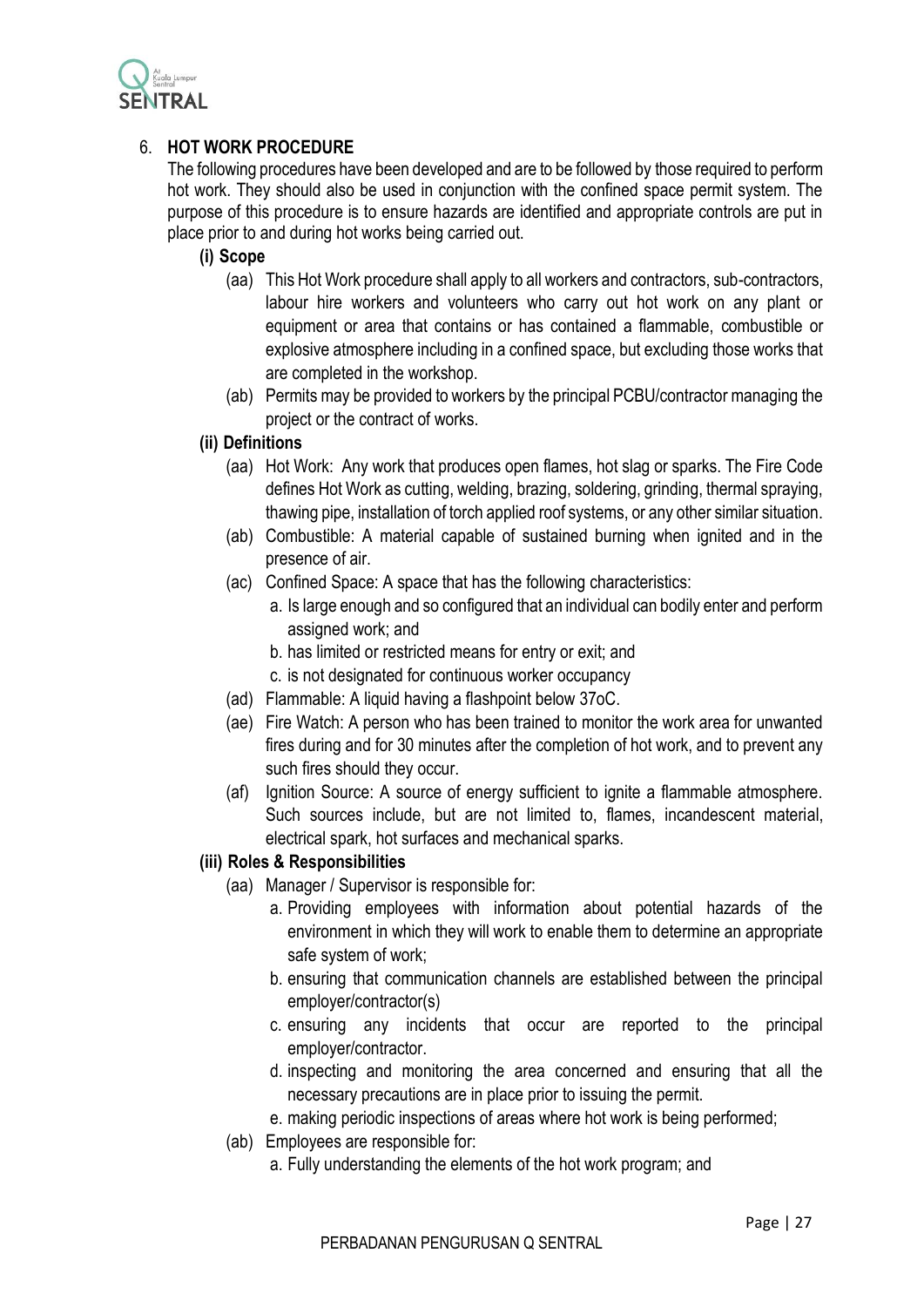

- b. complying with the procedures outlined in the program.
- c. ensuring that any incidents are reported to the manager

## **(iv) Procedure**

- (aa) Risk Assessment
	- a. A risk assessment shall be undertaken by a competent person/s before any activity involving hot works is carried out. A Safe Work Method Statement (SWM) should be completed if recommended by risk assessment. The SWM is used to identify, assess and analyse hazards and risks associated with work activities, and the subsequent implementation of control measure to prevent loss in the workplace. The Job Safety and Environment Analysis Work Instruction shall be used for this purpose.
	- b. The risk assessment shall be revised whenever there is evidence to indicate that the hazards associated with the hot works have changed
- (ab) Permit
	- a. A permit is required when any form of Hot Work is to be done. The permit is to be completed prior to the start of the work and may be valid for up to thirty days. Extended time permits are for single locations only.
	- b. A permit will be issued by the principal PCBU /contractor who manages the contract of works or projects after a review of the location of the Hot Work and the completed permit.
	- c. The signed permit shall be posted on the job site at all times by personnel doing the work.
- (ac) Site Preparation
	- a. Manager/Supervisor is responsible for preparing the work area daily according to the permit requirements prior to allowing any Hot Work. All areas for which a Hot Work permit is to be issued must be checked for combustible materials, flammable load, floor/wall penetrations, and fire alarm accessibility prior to the start of every Hot Work project, as well as for compliance with all requirements of the permit.
	- b. Hot Work is not allowed in:
		- $\circ$  areas where flammable vapours may be present within a minimum 20 metre.
		- o the immediate vicinity of any pipe line, valve, fitting, vessel, or equipment that contains or has contained a flammable or combustible liquid or gas without approval from the principal employer/contractor.
		- $\circ$  areas where, when a gas meter test is done, the Lower Explosive Limit (LEL) reading is above 10% LEL.
		- o a confined space unless all precautionary measures have been put in place.
		- o Floor openings or drains must be adequately covered to prevent slag or sparks from falling to the area below or entering drains. In the case of the work being performed in an elevated area, the area below shall be barricaded.
		- $\circ$  In areas where heavy dust may be present, the dust accumulation must be cleaned prior to the start of work.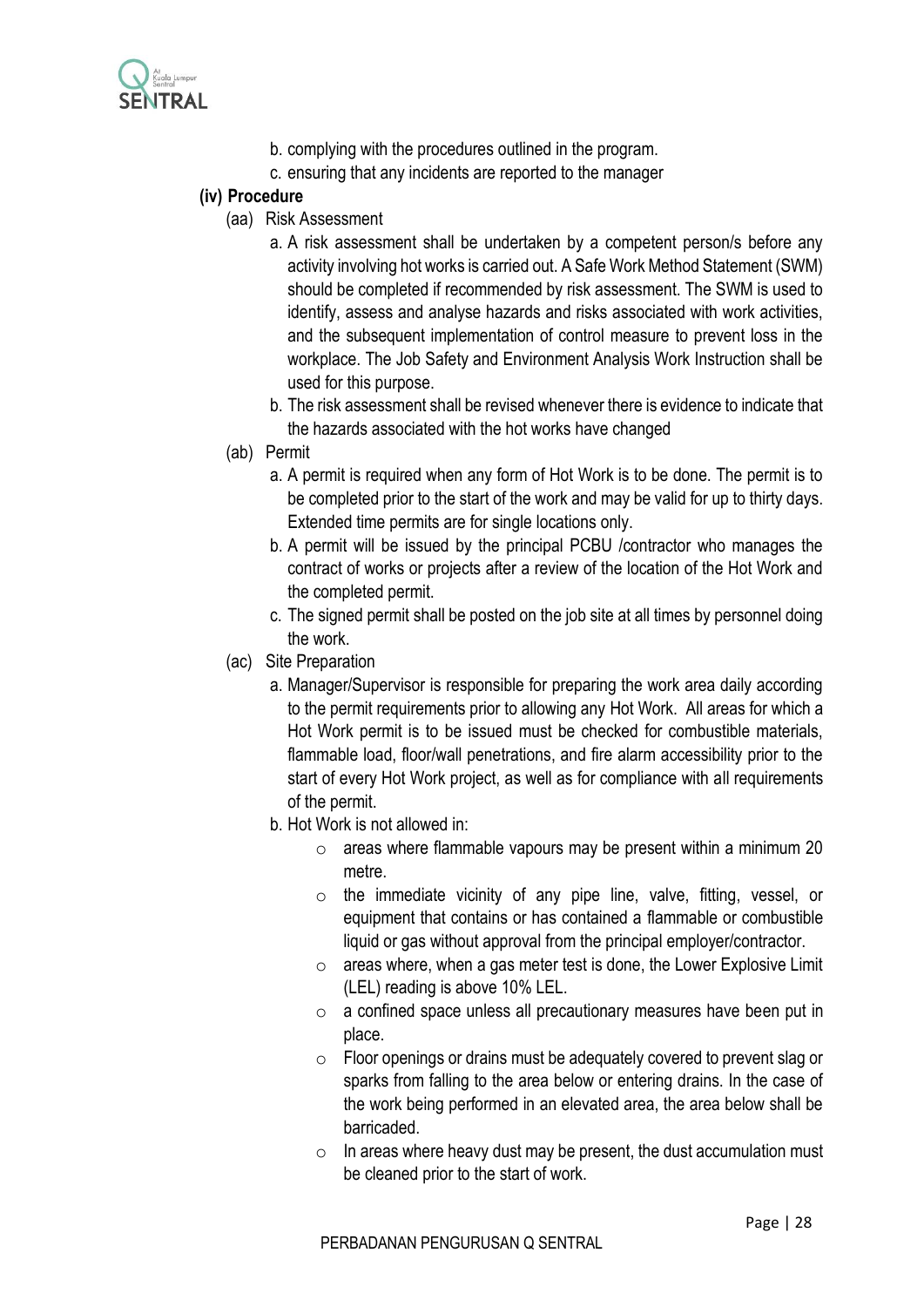

c. When both the manager/supervisor and principal PCBU/contractor are satisfied with the precautionary measures, the permit will be issued.

### **(v) Monitoring**

- (aa) The area should be continually monitored for any ignition or smouldering. A minimum of one portable fire extinguisher should be available near the site. If conditions warrant there should be an additional person to act as a Fire Watch. Factors to consider are the spread of ignition sources such as sparks and slag. There should be a final check made 30 minutes after completion of the work for the day.
- (ab) Any unusual incidents that occur shall be recorded on the permit and reported to the principal PCBU/contractor.
- (ac) When the work is completed, the area shall be returned to normal condition. The discharge of any fire extinguisher shall be reported to the Principal PCBU/Contractor.

### 7. **COMPLIANCE TO MSC STATUS BUILDING**

Q Sentral shall comply with MSC Malaysia Cybercentre Performance Standards in order to maintain Designated Premises (MSC Status Building) which is governed by Malaysia Digital Economy Corporation (MDEC) Sdn Bhd, an agency under Ministry of Communications & Multimedia.

The AGM meeting held on 30<sup>th</sup> April 2021 has agreed that the Q Sentral Management Corporation shall be the single accountable party and Q Sentral shall adopt into its House Rules that Q Sentral and its parcel owners shall agree and abide by the Designated Premise standards and requirements set out by MDEC.

#### 8. **VARIATION OF TERMS**

The provisions of this House Rules may at any time be amended or varied by the MC and/or Manager by notice in writing to the Occupant(s) and this House Rules shall be deemed to have been amended or varied accordingly and shall be read and construed as if such amendments and variations have been incorporated in and had formed part of this House Rules at the time of such notice.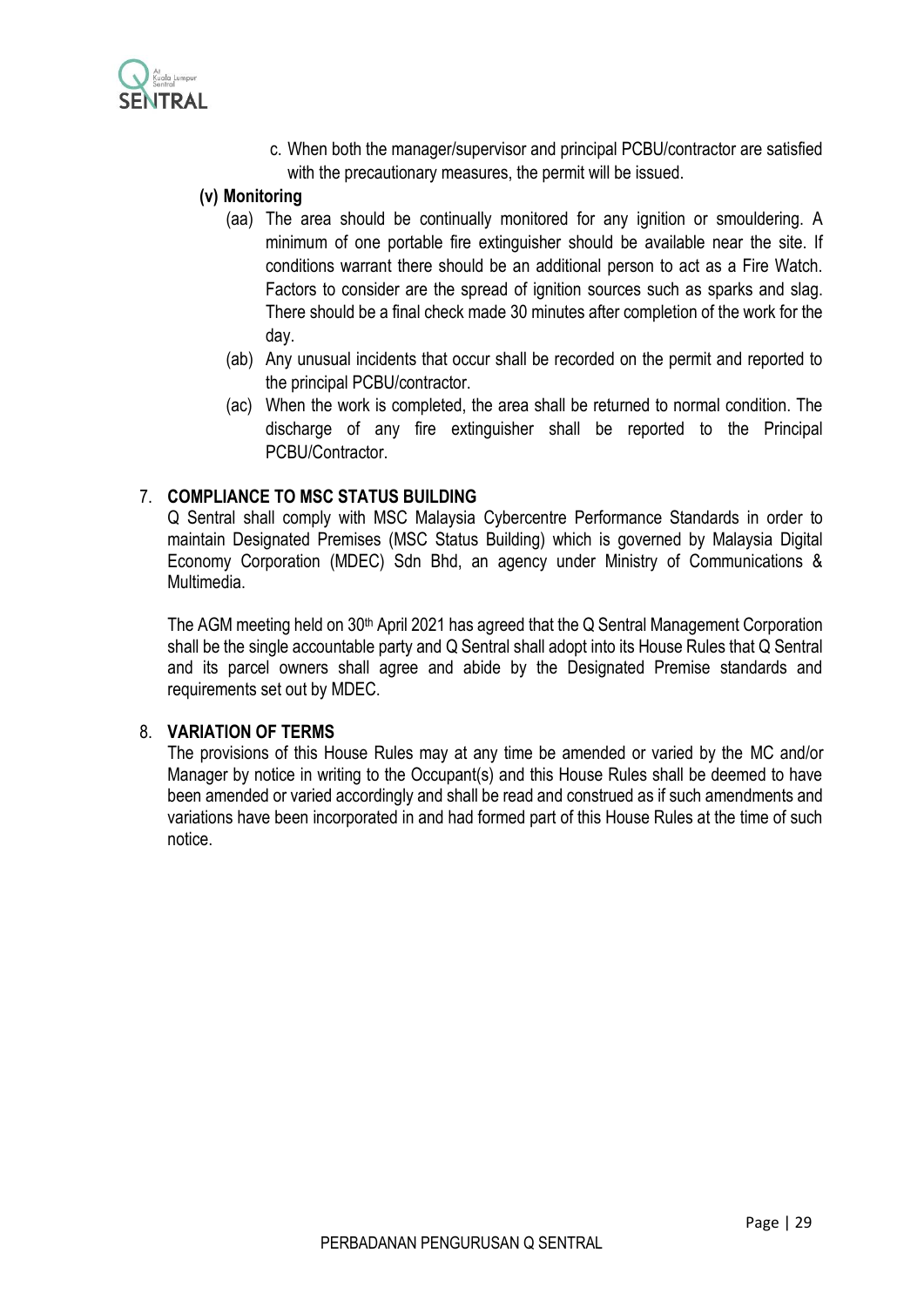

## 9. **RENOVATION APPLICATION FORMS**

| <b>RENOVATION CHECKLIST</b>                                             |  |                 |                |  |
|-------------------------------------------------------------------------|--|-----------------|----------------|--|
| UNIT NO                                                                 |  |                 |                |  |
| TENANT/PURCHASER'S NAME                                                 |  |                 |                |  |
| PHONE NO                                                                |  |                 |                |  |
| <b>EMAIL ADDRESS</b>                                                    |  |                 |                |  |
| <b>CONTRACTOR'S NAME</b>                                                |  |                 |                |  |
| PHONE NO                                                                |  |                 |                |  |
| <b>EMAIL ADDRESS</b>                                                    |  |                 |                |  |
| <b>START DATE</b>                                                       |  | <b>END DATE</b> |                |  |
| <b>START TIME</b>                                                       |  | <b>END TIME</b> |                |  |
| <b>ITEMS</b>                                                            |  | <b>STATUS</b>   | <b>REMARKS</b> |  |
| 1. RENOVATION PLANS (A3 SIZE)                                           |  |                 |                |  |
| Floor / Partition Layout Plan                                           |  |                 |                |  |
| Sprinkler Ceiling Fan                                                   |  |                 |                |  |
| Fire Protection System for Server Room                                  |  |                 |                |  |
| Lighting & Power Point Plan                                             |  |                 |                |  |
| Electrical Single Diagram c/w TCL                                       |  |                 |                |  |
| A/C and Air Balancing Report                                            |  |                 |                |  |
| 2. APPROVAL BY LANDLORD                                                 |  |                 |                |  |
| 3. APPROVAL BY RELEVANT AUTHORITIES                                     |  |                 |                |  |
| a) DBKL (OSC Department)                                                |  |                 |                |  |
| b) Jabatan Bomba dan Penyelamat (JBPM)                                  |  |                 |                |  |
| 4. APPLICATION OF KWH METER (MALAKOFF)                                  |  |                 |                |  |
| <b>5. RENOVATION SCHEDULE</b>                                           |  |                 |                |  |
| <b>6. REGISTRATION OF CONTRACTOR / WORKMEN</b>                          |  |                 |                |  |
| 7. INSURANCE COVER NOTE (RM 1 mil coverage):                            |  |                 |                |  |
| a) Workmen's Compensation                                               |  |                 |                |  |
| b) Contractor's All Risks                                               |  |                 |                |  |
| c) Third Party Liability                                                |  |                 |                |  |
| <b>8. FEE</b>                                                           |  |                 |                |  |
| a) Renovation Deposit (RM 10,000.00 / unit)                             |  |                 |                |  |
| b) Utility Charges (RM 1,000.00 / unit / month)                         |  |                 |                |  |
| c) Admin Fee (RM 150.00 / unit)                                         |  |                 |                |  |
| d) Sprinkler Water Discharges (RM 300.00) *if involve any relocation of |  |                 |                |  |
| sprinkler point                                                         |  |                 |                |  |
| 9. SAFETY INDUCTION BOOKLET                                             |  |                 |                |  |
| <b>Note</b>                                                             |  |                 |                |  |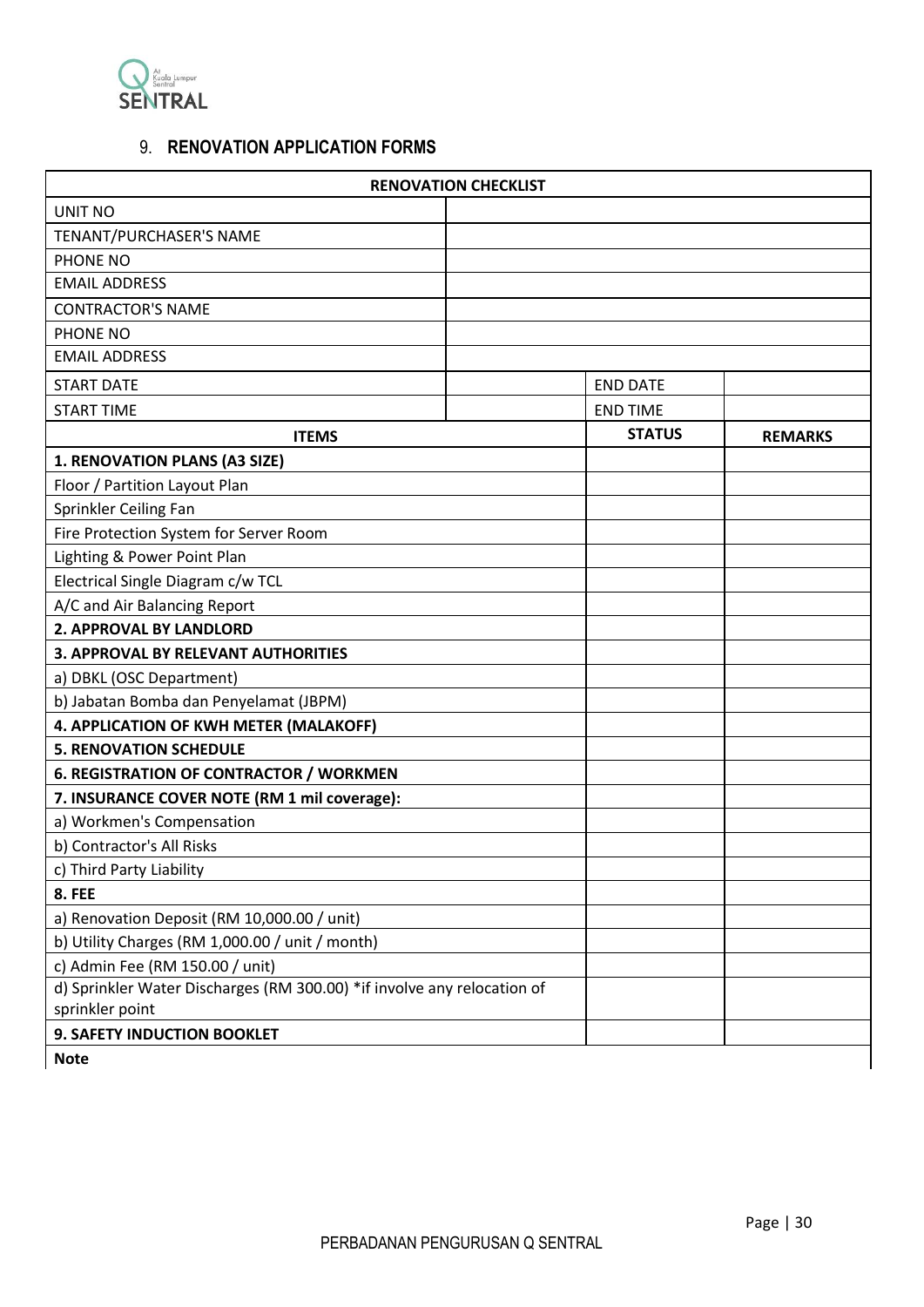

\*Kindly submit the completed documents to the Management Office, for approval.

\*\*Kindly make the necessary payment to **PERBADANAN PENGURUSAN Q SENTRAL**, via cheque, cash or bank transfer to the following bank details:

| $19.191111B$ barm actains.<br><b>Name of Bank Account</b><br><b>Bank Name</b><br><b>Bank Account No.</b><br><b>Swift Code</b> | Perbadanan Pengurusan Q Sentral<br><b>RHB Islamic Bank Berhad</b><br>26446900003213<br><b>RHBAMYKL</b> |                                              |
|-------------------------------------------------------------------------------------------------------------------------------|--------------------------------------------------------------------------------------------------------|----------------------------------------------|
|                                                                                                                               | I have read and understand the above declaration                                                       | <b>CHECK DOCUMENTS &amp; SAFETY BRIEFING</b> |
| <b>SIGNATURE:</b>                                                                                                             |                                                                                                        | <b>NAME:</b>                                 |
| <b>NAME:</b>                                                                                                                  |                                                                                                        | DATE:                                        |
|                                                                                                                               | <b>APPROVAL (BUILDING MANAGEMENT)</b>                                                                  |                                              |
| <b>VERIFIED BY (F&amp;A DEPARTMENT)</b>                                                                                       |                                                                                                        | APPROVED BY (BM / FM)                        |
| <b>NAME:</b>                                                                                                                  |                                                                                                        | <b>NAME:</b>                                 |
| DATE:                                                                                                                         |                                                                                                        | DATE:                                        |

| <b>RENOVATION WORK SECURITY CLEARANCE FORM ("RW 1")</b>                                                                                                                                                                                                                                                                                                                                                                                                                          |                                                       |                                    |                 |  |
|----------------------------------------------------------------------------------------------------------------------------------------------------------------------------------------------------------------------------------------------------------------------------------------------------------------------------------------------------------------------------------------------------------------------------------------------------------------------------------|-------------------------------------------------------|------------------------------------|-----------------|--|
| This Renovation Work Security Clearance Form ("RW 1") is to be filled by the Occupant(s)' appointed contractor(s) and to be<br>submitted to the Developer / JMB / MC / Manager at least three (3) working days before the commencement of the renovation<br>/ removal works. Prior approval must be obtained from the relevant authorities before any works can be carried out.                                                                                                  |                                                       |                                    |                 |  |
|                                                                                                                                                                                                                                                                                                                                                                                                                                                                                  |                                                       | <b>PART I: GENERAL INFORMATION</b> |                 |  |
| UNIT NO                                                                                                                                                                                                                                                                                                                                                                                                                                                                          |                                                       |                                    |                 |  |
| TENANT / PURCHASER NAME                                                                                                                                                                                                                                                                                                                                                                                                                                                          |                                                       |                                    |                 |  |
| <b>CONTRACTOR'S NAME</b>                                                                                                                                                                                                                                                                                                                                                                                                                                                         |                                                       |                                    |                 |  |
| NAME OF REPRESENTATIVE                                                                                                                                                                                                                                                                                                                                                                                                                                                           |                                                       |                                    |                 |  |
| I/CNO                                                                                                                                                                                                                                                                                                                                                                                                                                                                            |                                                       |                                    | PHONE NO        |  |
| <b>START DATE</b>                                                                                                                                                                                                                                                                                                                                                                                                                                                                |                                                       |                                    | <b>END DATE</b> |  |
|                                                                                                                                                                                                                                                                                                                                                                                                                                                                                  | PART II: DECLARATION BY TENANT'S APPOINTED CONTRACTOR |                                    |                 |  |
| WE HEREBY DECLARE that:-                                                                                                                                                                                                                                                                                                                                                                                                                                                         |                                                       |                                    |                 |  |
| We will not bring in inflammable material eg. Shellac, thinner and any inflammable equipment eg<br>i.<br>blow-lamps, weldiing etc;                                                                                                                                                                                                                                                                                                                                               |                                                       |                                    |                 |  |
| We undertake to indemnify and keep you indemnified against any matters, claims, costs,<br>damages, losses, fines, penalties, charges or legal proceedings whatsoever, made against or<br>ii.<br>imposed upon you by any person(s), party or parties, government, local authority or authorities or<br>bodies, firm or corporation or which may be brought against, occasioned, incurred and/or<br>suffered by you as a result of, or howsoever arising or in connection with us: |                                                       |                                    |                 |  |

a) carrying out our scope of service / works at the Parcel / Unit and/or Building; b) not complying with our obligations; or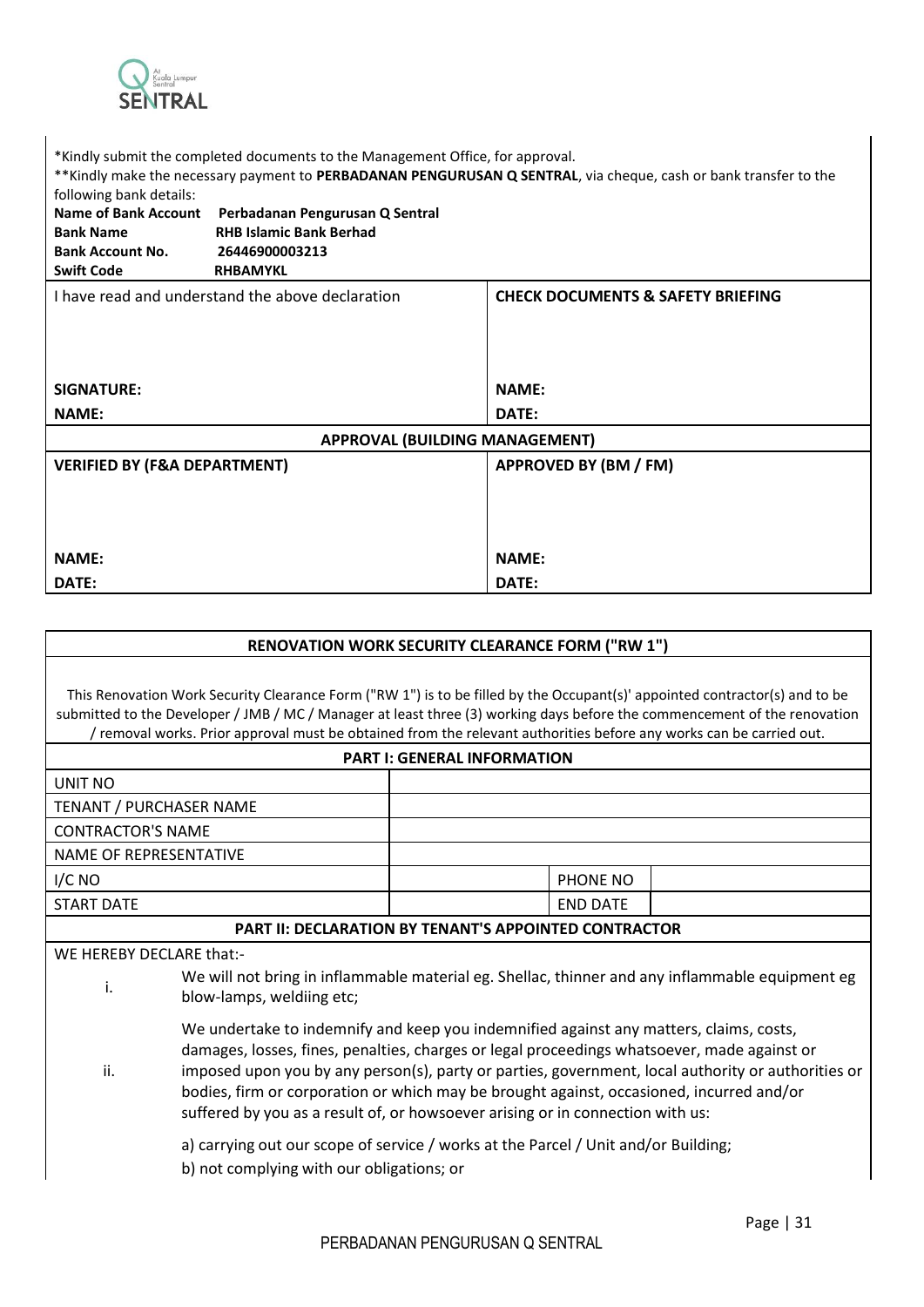

|                                                                               | c) any damage to the Parcel / Unit and/or Building or injury to persons arising directly or indirectly<br>out of or contributed by any acts or omission of ours whilst in or at the Building and/or Parcel /<br>Unit; and                                                                                                                                                            |                                      |                                     |  |  |
|-------------------------------------------------------------------------------|--------------------------------------------------------------------------------------------------------------------------------------------------------------------------------------------------------------------------------------------------------------------------------------------------------------------------------------------------------------------------------------|--------------------------------------|-------------------------------------|--|--|
| ensure that the place is kept clean and all debris removed from the Building; |                                                                                                                                                                                                                                                                                                                                                                                      |                                      |                                     |  |  |
| iii.                                                                          | We shall comply with any instruction or directions issued by the Developer /JMB / MC / Manager<br>and observe or cause to be observed and comply strictly the House Rules imposed by the<br>Developer / JMB / MC / Manager, standard rules and regulations imposed by the authority or the<br>Developer / JMB / MC / Manager and the safety regulations, law statutes and ordinance; |                                      |                                     |  |  |
| iv.                                                                           | We will use only the lift designated to us.                                                                                                                                                                                                                                                                                                                                          |                                      |                                     |  |  |
|                                                                               | <b>Occupant's Contractor Signature / Stamp</b>                                                                                                                                                                                                                                                                                                                                       |                                      | <b>Occupant's Signature / Stamp</b> |  |  |
|                                                                               |                                                                                                                                                                                                                                                                                                                                                                                      |                                      |                                     |  |  |
|                                                                               |                                                                                                                                                                                                                                                                                                                                                                                      |                                      |                                     |  |  |
| NAME:                                                                         |                                                                                                                                                                                                                                                                                                                                                                                      |                                      | <b>NAME:</b>                        |  |  |
| DATE:                                                                         |                                                                                                                                                                                                                                                                                                                                                                                      |                                      | DATE:                               |  |  |
|                                                                               |                                                                                                                                                                                                                                                                                                                                                                                      | <b>PART III: FOR OFFICE USE ONLY</b> |                                     |  |  |
|                                                                               |                                                                                                                                                                                                                                                                                                                                                                                      |                                      |                                     |  |  |
|                                                                               | <b>APPROVED</b>                                                                                                                                                                                                                                                                                                                                                                      |                                      |                                     |  |  |
|                                                                               | <b>NOT APPROVED</b>                                                                                                                                                                                                                                                                                                                                                                  | <b>REMARKS:</b>                      |                                     |  |  |
|                                                                               | <b>DEPOSIT AMOUNT &amp; DATE:</b>                                                                                                                                                                                                                                                                                                                                                    |                                      |                                     |  |  |
|                                                                               | <b>WORK COMPLETION DATE:</b>                                                                                                                                                                                                                                                                                                                                                         |                                      |                                     |  |  |
|                                                                               | <b>DEPOSIT REFUND &amp; DATE:</b>                                                                                                                                                                                                                                                                                                                                                    |                                      |                                     |  |  |
|                                                                               |                                                                                                                                                                                                                                                                                                                                                                                      |                                      |                                     |  |  |
|                                                                               | OTHERS:                                                                                                                                                                                                                                                                                                                                                                              |                                      |                                     |  |  |
|                                                                               | <b>BUILDING MANAGEMENT</b>                                                                                                                                                                                                                                                                                                                                                           |                                      |                                     |  |  |
|                                                                               |                                                                                                                                                                                                                                                                                                                                                                                      |                                      |                                     |  |  |
|                                                                               |                                                                                                                                                                                                                                                                                                                                                                                      |                                      |                                     |  |  |
|                                                                               | DATE:                                                                                                                                                                                                                                                                                                                                                                                |                                      |                                     |  |  |
|                                                                               |                                                                                                                                                                                                                                                                                                                                                                                      |                                      |                                     |  |  |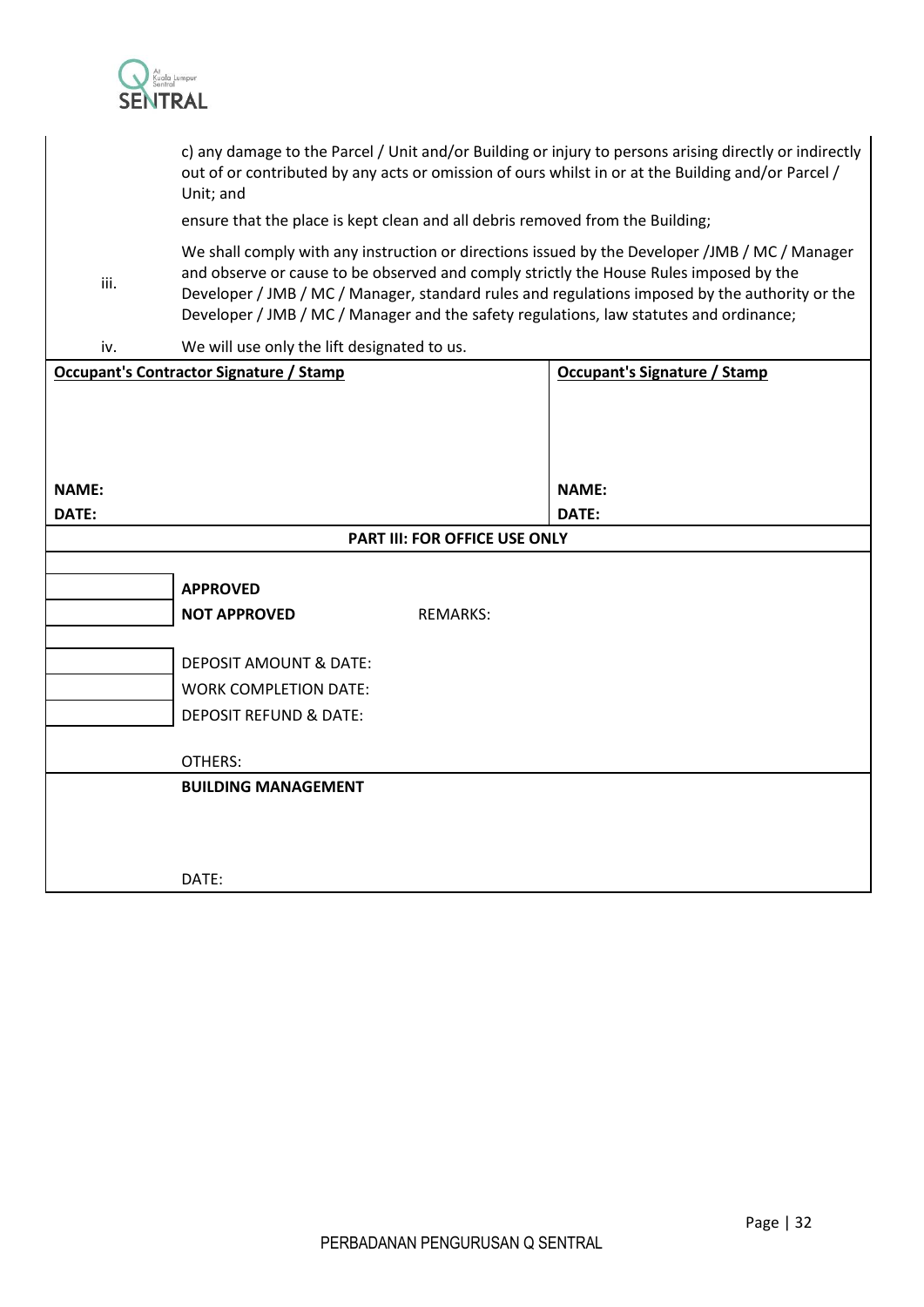

### *[tenant / occupant's letterhead]*

## Date: To: PERBADANAN PENGURUSAN Q SENTRAL

Dear Sir,

3.

#### **LETTER OF UNDERTAKING AND INDEMNITY**

We refer to the **\_\_\_\_\_\_\_\_\_\_\_\_\_\_\_\_\_\_\_\_\_\_\_\_\_** between *[insert your company's name]* and *[insert your contractor's name]* dated *[insert date]* in respect of the *[scope of service / works]* at *[insert unit number name of the building]* ("the Buildiing").

We hereby covenant and undertake as follows:-

- 1. We will read and take notice of the Building's general policies regarding safety and health at work for the time being in force at the Building and we shall bring to the attention the provisions of such policy to our employees, contractors, agents and invitees;
- 2. That we shall take or cause to be taken reasonable care for our own safety and health and for the safety and health of any other persons who may be affected by our employees, contractors, agents and invitees acts or omissions whilst at the Building.
	- To comply or cause to be complied with any instructions or measure on occupational safety and health under Occupational Safety and Health Act 1994 or any regulation made thereunder, which may be amended from time to time and at any time **("Act")** and observe and comply with all laws, statutes, ordinances, orders or regulations affecting or relating to the Building and with all requirement or directived which may be issued or given by any relevant authorities whilst carrying out our scope of services / work;
- 4. To observe or cause to be observed strictly the standard rules and regulations for service providers for the Building that may be imposed by you, managing agent and/or the Building Developer / JMB / MC at any time. For the time being, we acknowledged that we have read the prevailing rules and regulations for service providers / contractors for the Building as annexed hereto in **Appendix A**; and
- 5. To comply or cause to be complied with any instructions or directions that may be issued by you or your managing agent and to extend our fullest co-operation to you or your managing agent whilst present at the Building or whilst carrying out our scope of service / works.

Notwithstanding any of the above, we covenant and confirm that we and our employees, contractors, agents and invitees will enter the Building and carry out our scope of service / works at our own risk.

We undertake to indemnify and keep you indemnified against any matters, claims, costs, damages, losses, fines, penalties, charges or legal proceeding whatsoever made against or imposed upon you by any person(s), party or parties, government, local authority or authorities or bodies, firm or corporation or which may be brought against, occasioned, incurred and/or suffered by you as a result of or howsoever arising from or in connection with us:-

- a. Carrying out our scope of service / works at the Building;
- b. Not complying with our obligations and covenants herein stated; or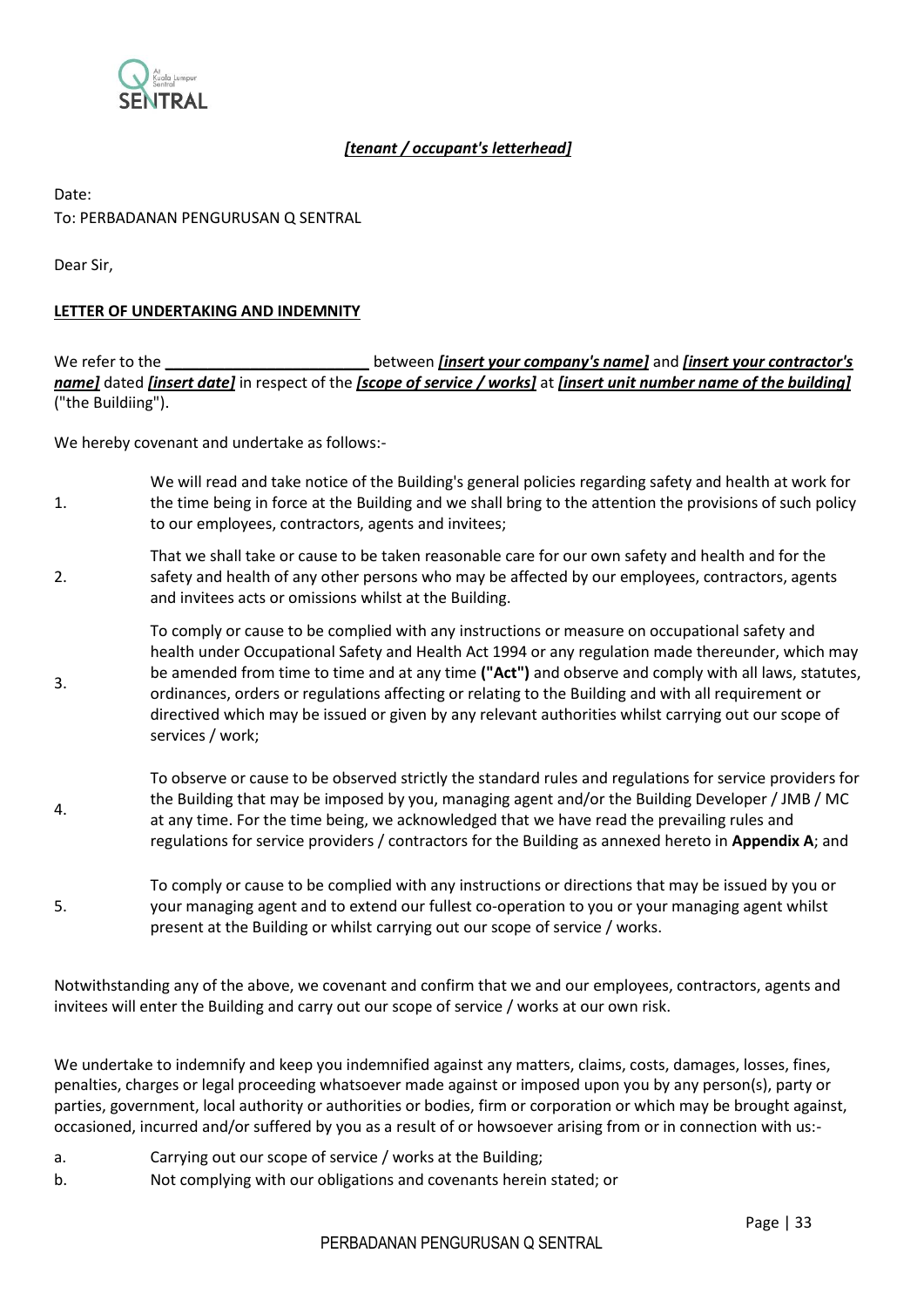

Any damage to property or injury o persons arising directly or indirectly out of or contributed by any acts or omission of ours whilst in or at the Building.

Thank you. Yours faithfully, *[insert Tenant / Occupant's company name]*

#### *[signature]*

c.

Name: Company: Date: